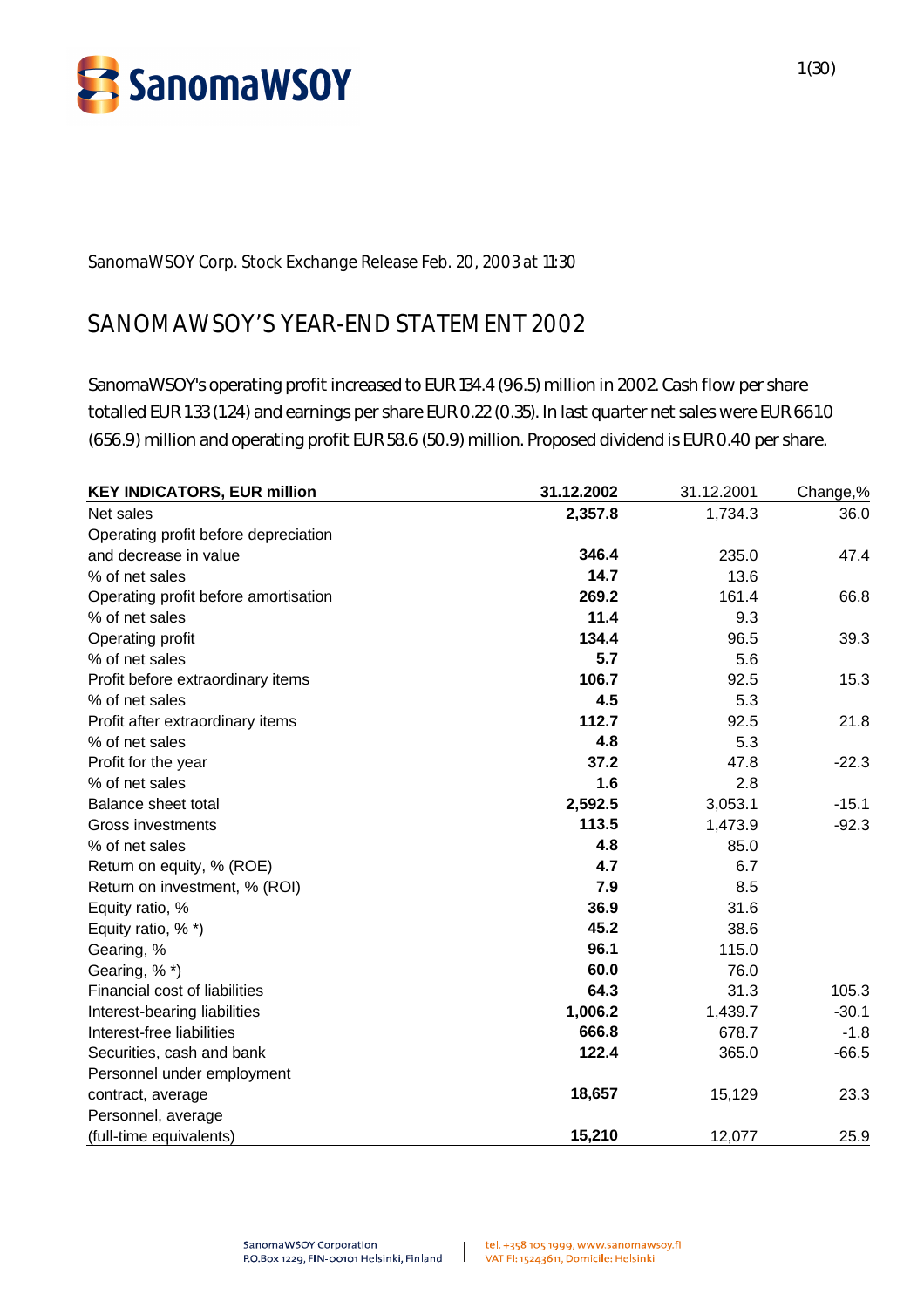

### **SHARE-RELATED INDICATORS AND SHARE CAPITAL**

| <b>EUR million</b>                 | 31.12.2002  | 31.12.2001  | Change,% |
|------------------------------------|-------------|-------------|----------|
| Earnings/share, EUR                | 0.22        | 0.35        | $-35.0$  |
| Cash flow/share, EUR               | 1.33        | 1.24        | 7.2      |
| Equity/share, EUR                  | 5.70        | 5.87        | $-2.9$   |
| Dividend/share, EUR **)            | 0.40        | 0.51        | $-21.6$  |
| Dividend/result, % **)             | 178.0       | 147.5       |          |
| Market capitalisation, Series A    | 232.4       | 278.6       | $-16.6$  |
| Market capitalisation, Series B    | 1,086.7     | 1,231.7     | $-11.8$  |
| Market capitalisation, total       | 1,319.1     | 1,510.4     | $-12.7$  |
| Effective dividend                 |             |             |          |
| yield, %, Series A                 | 4.0         | 4.3         |          |
| Effective dividend                 |             |             |          |
| yield, %, Series B                 | 4.2         | 4.8         |          |
| P/E ratio, Series A                | 44.5        | 34.7        |          |
| P/E ratio, Series B                | 42.0        | 31.0        |          |
| Number of shares at Dec. 31,       |             |             |          |
| Series A                           | 23,220,492  | 23,220,492  |          |
| Number of shares at Dec. 31,       |             |             |          |
| Series B                           | 122,301,104 | 122,301,104 |          |
| Number of shares at Dec. 31,       |             |             |          |
| with diluting effect, Series B     | 136,606,414 | 134,871,814 |          |
| Average number of shares, Series A | 23,220,492  | 23,220,492  |          |
| Average number of shares, Series B | 122,301,104 | 122,301,104 |          |
| Average number of shares           |             |             |          |
| with diluting effect, Series B     | 135,544,281 | 126,502,821 |          |
| Lowest share price, Series A       | 9.70        | 10.00       |          |
| Lowest share price, Series B       | 8.66        | 9.60        |          |
| Highest share price, Series A      | 13.40       | 16.50       |          |
| Highest share price, Series B      | 13.63       | 15.00       |          |
| Average share price, Series A      | 10.99       | 12.48       |          |
| Average share price, Series B      | 11.29       | 12.02       |          |
| Share price, Dec. 31, Series A     | 10.01       | 12.00       |          |
| Share price, Dec. 31, Series B     | 9.44        | 10.70       |          |
| Trading volumes, Series A          | 204,728     | 108,832     |          |
| % of share capital                 | 0.9         | 0.5         |          |
| Trading volumes, Series B          | 6,207,842   | 3,625,765   |          |
| % of share capital                 | 5.1         | 3.0         |          |

\*) Capital notes included in equity

\*\*) Proposal of the Board of Directors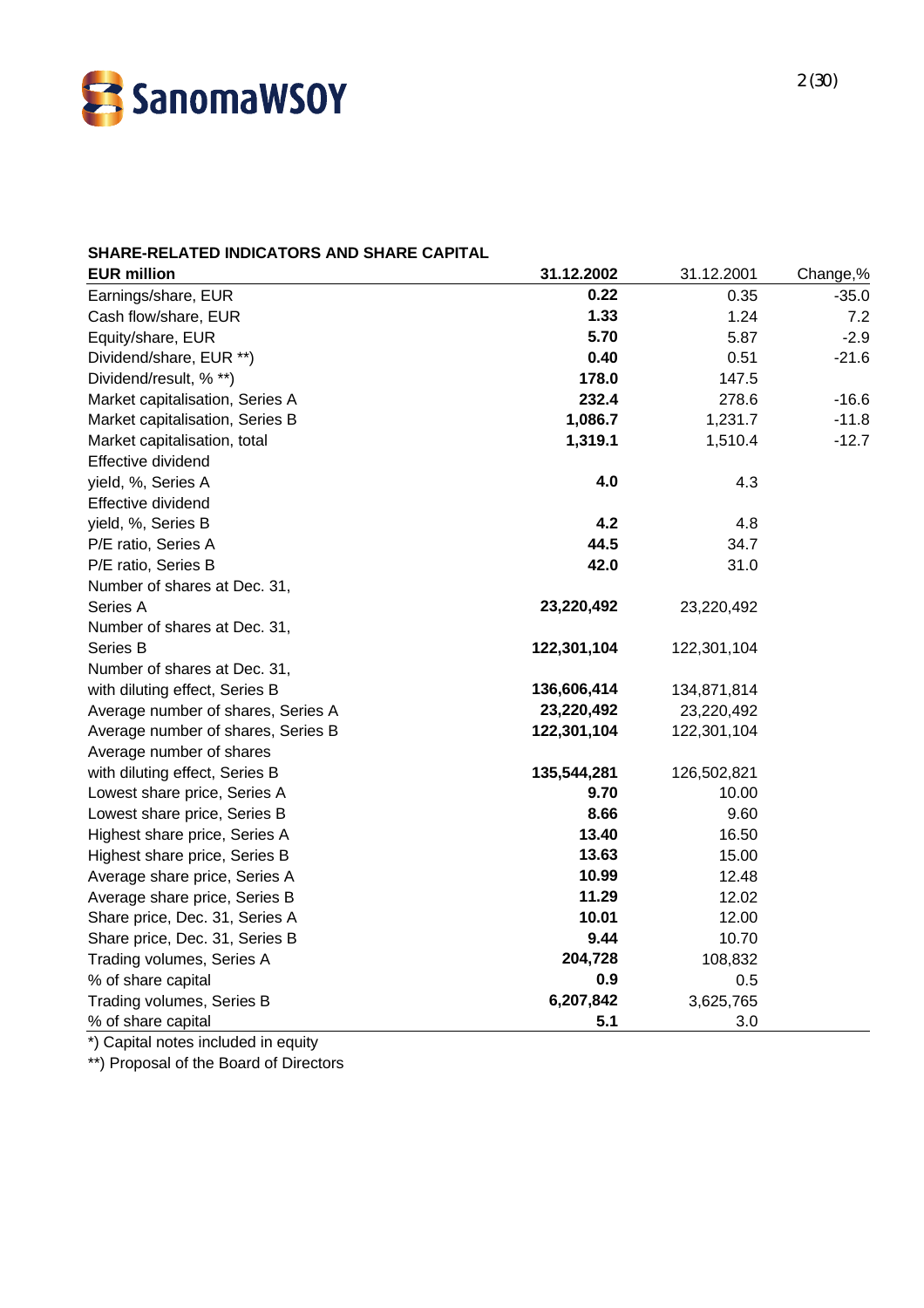

### **Outlook for 2003**

The economy within the euro area is expected to grow slowly also in 2003. In December, The Research Institute of the Finnish Economy estimated that the GDP in the euro area will grow by 1.5% and in Finland by 2.7%. This means that growth in the advertising market will also be slow in SanomaWSOY's most important markets, Finland and the Netherlands. No obvious upswing in media advertising can be detected.

In 2003, SanomaWSOY's net sales are expected to grow faster than the GDP. The growth will be significantly affected by the development in newspaper, magazine and television advertising, which make up a quarter of the Group's net sales. Operating profit will grow more than net sales due to cost-saving measures.

In 2002 SanomaWSOY defined its average economic targets for 2002 - 2005, which were based on estimated growth in the advertising market in 2002. SanomaWSOY aims to achieve an operating profit of 9% on average. The advertising market did not, however, develop as was expected, so more time is needed for achieving the targets. Furthermore, targets for the Group's divisions will change due to the changes in the Group structure. The Group's equity ratio will be raised to 50% in the next few years.

### **Operating environment**

Economic growth continued to be slow in 2002, both in Finland and in the rest of the euro area. According to an estimate by The Research Institute of the Finnish Economy, GDP grew in the euro area by 0.8% and in Finland by 1.7% in 2002. Private consumption was up in Finland by 2.5% during the year, and consumers continued to have strong confidence especially in their own economy. According to Statistics Finland, the unemployment rate was on a par with the previous year and was 8.1% in December 2002. The average inflation rate for the year was 1.6%.

According to Gallup Adex, media advertising declined in Finland by 1.4%. EUR 1,052.8 million was spent on media advertising, of which newspapers and free distributed papers accounted for 55%, television for 19% and magazines for 17%. The amount of money spent on newspaper advertising declined by 4% and job advertisements shrank by 26%. Television advertising grew by 3%. Magazine advertising declined in Finland by 3%, but advertising in consumer magazines grew by 4% and that of customer magazines by 5%. Advertising in professional publications declined, on the other hand. According to advance information from Zenith Media, magazine advertising declined by 3% in the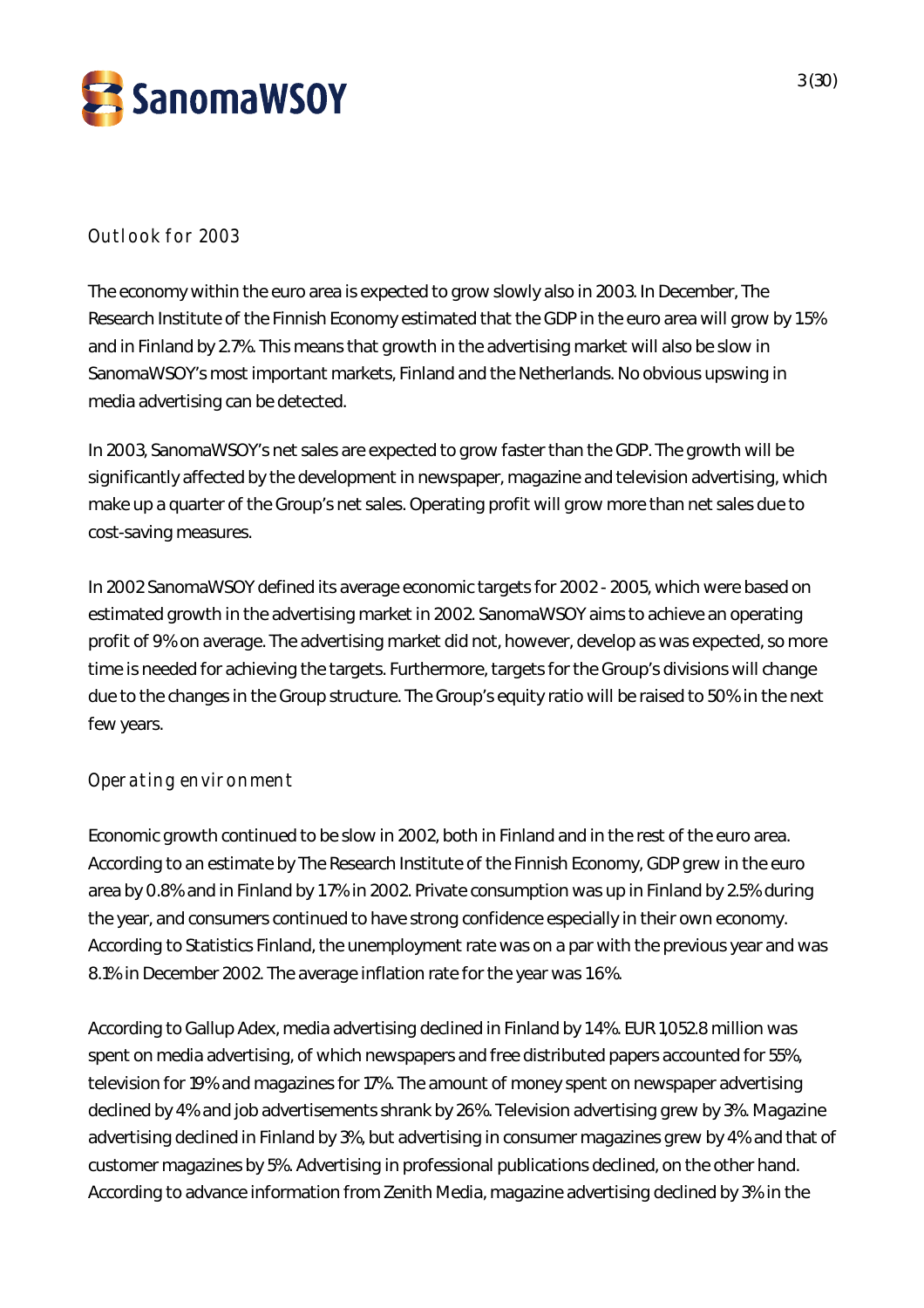

Netherlands. However, according to advance information, magazine advertising was up in Belgium (3%), Hungary (7%) and the Czech Republic (9%).

According to advance information from the Finnish Book Publishers Association, growth in sales of books slowed in 2002 and publishers' retail sales to bookshops and other retail outlets grew by 2%. Book clubs' sales grew by roughly 1%. Sales of educational materials grew by 5%, and sales of multivolume works also picked up by 2%.

According to advance information from the Federation of Finnish Commerce and Trade, sales by the retail trade were up by 4% in January - November 2002.

### **Net sales**

SanomaWSOY's net sales grew by 36% and amounted to EUR 2,357.8 (1,734.3) million in 2002. This growth was largely due to the integration of magazine operations with the Group at the beginning of October 2001; these include the present Sanoma Uitgevers, Sanoma Magazines Belgium, Sanoma Magazines International and Aldipress. SWelcom, WSOY and Rautakirja also increased their net sales. Comparable net sales rose by slightly more than 1%.

### **Result**

The Group's operating profit improved more than net sales; by 39%, reaching EUR 134.4 (96.5) million. This increase was due to the integration of new magazine operations, improved cost efficiency, and the sale of non-core assets. Major gains on the sales of assets were EUR 34.9 (11.5) million. Nonrecurring expenses related to the restructuring of Sanoma Uitgevers amounted to EUR 13.1 million.

EBITA (operating profit before amortisation of goodwill, consolidated goodwill and immaterial rights) was EUR 269.2 (161.4) million. The accounting practice of recording film rights and television broadcasting rights has been harmonised within the Group during the financial year. The changes improved EBITA by EUR 38.1 (28.2) million. The changes do not affect the operating profit.

SanomaWSOY's profit before extraordinary items was EUR 106.7 (92.5) million. The direct taxes for the financial year were EUR 64.2 (31.0) million. In most of the countries where the Group operates, amortisation of goodwill is not tax-deductible. Profit after taxes amounted to EUR 48.5 (61.5) million and earnings per share were EUR 0.22 (0.35).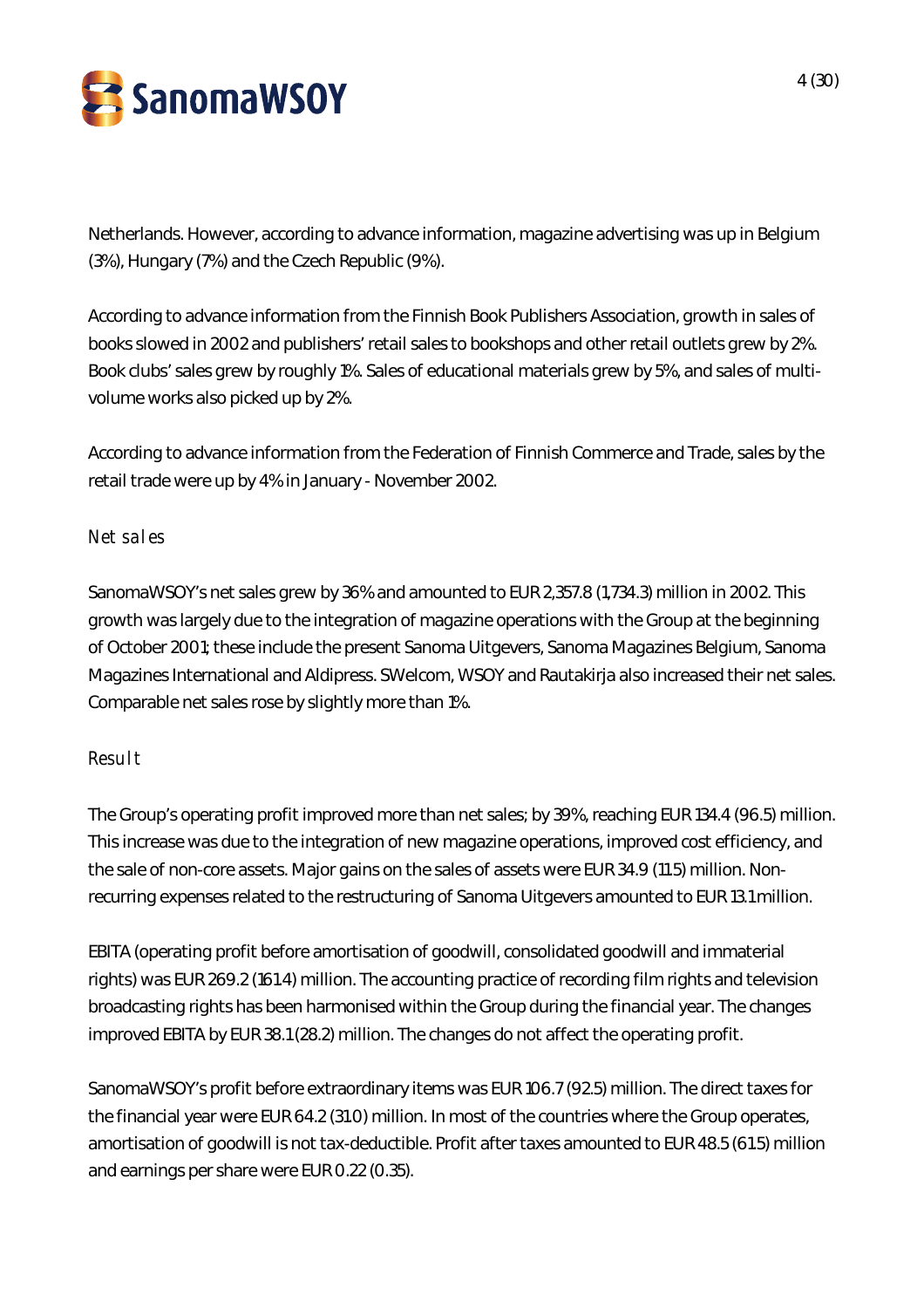

The Group's cash flow from operations was EUR 184,2 (171.9) million. Cash flow per share was EUR 1.33 (1.24).

### **Investments and R&D**

SanomaWSOY's investments totalled EUR 113.5 (1,473.9) million. The biggest investments were related to the Sanomala printing plant. The figure for 2001 includes the acquisition of VNU's consumer magazine business. R&D expenditure recorded as expenses totalled EUR 17.8 (17.7) million.

### **Balance sheet and financial position**

The Group's financial position improved considerably during 2002 and was good at the end of the year. The equity ratio including capital notes increased to 45.2% (38.6%). Capital notes have a positive impact of 8.3 percentage points on the equity ratio. The consolidated balance sheet decreased to EUR 2,592.5 (3,053.1) million. Shareholders' equity excluding capital notes was EUR 788.9 (812.4) million.

The Group's interest-bearing liabilities decreased as a result of positive cash flow, sales of non-core assets and improved cash management. At the year-end interest-bearing liabilities, including capital notes, amounted to EUR 1,006.2 (1,439.7) million. The book value of securities and cash totalled EUR 122.4 (365.0) and their market value was EUR 123.2 (418.9) million. The book value of the remaining shares at the end of the year was EUR 42.7 (125.8) and their market value was EUR 43.3 (178.6) million. Net debt, including capital notes, was EUR 883.8 (1,074.7) million.

The Group's net financial expenses amounted to EUR 27.7 (4.0) million in 2002. Financial income totalled EUR 70.8 (42.9) million and financial expenses EUR 98.5 (46.9). Most of the financial income, EUR 41.3 (16.5) million, was generated from gains on the sales of shares. The Group's share portfolio was realised as planned during the year, and approximately two thirds of the shares were sold. Financial expenses mainly comprised interest expenses on interest-bearing liabilities, EUR 62.2 (29.7) million, and decreases in the value of securities, EUR 20.6 (12.8) million.

### **Rautakirja merger**

In September 2002 SanomaWSOY's and Rautakirja's Extraordinary General Meetings approved the merger plan approved by the Boards of Directors of SanomaWSOY and Rautakirja, according to which Rautakirja will merge into SanomaWSOY. The intended time for the registration of the implementation of the merger is 1 March 2003.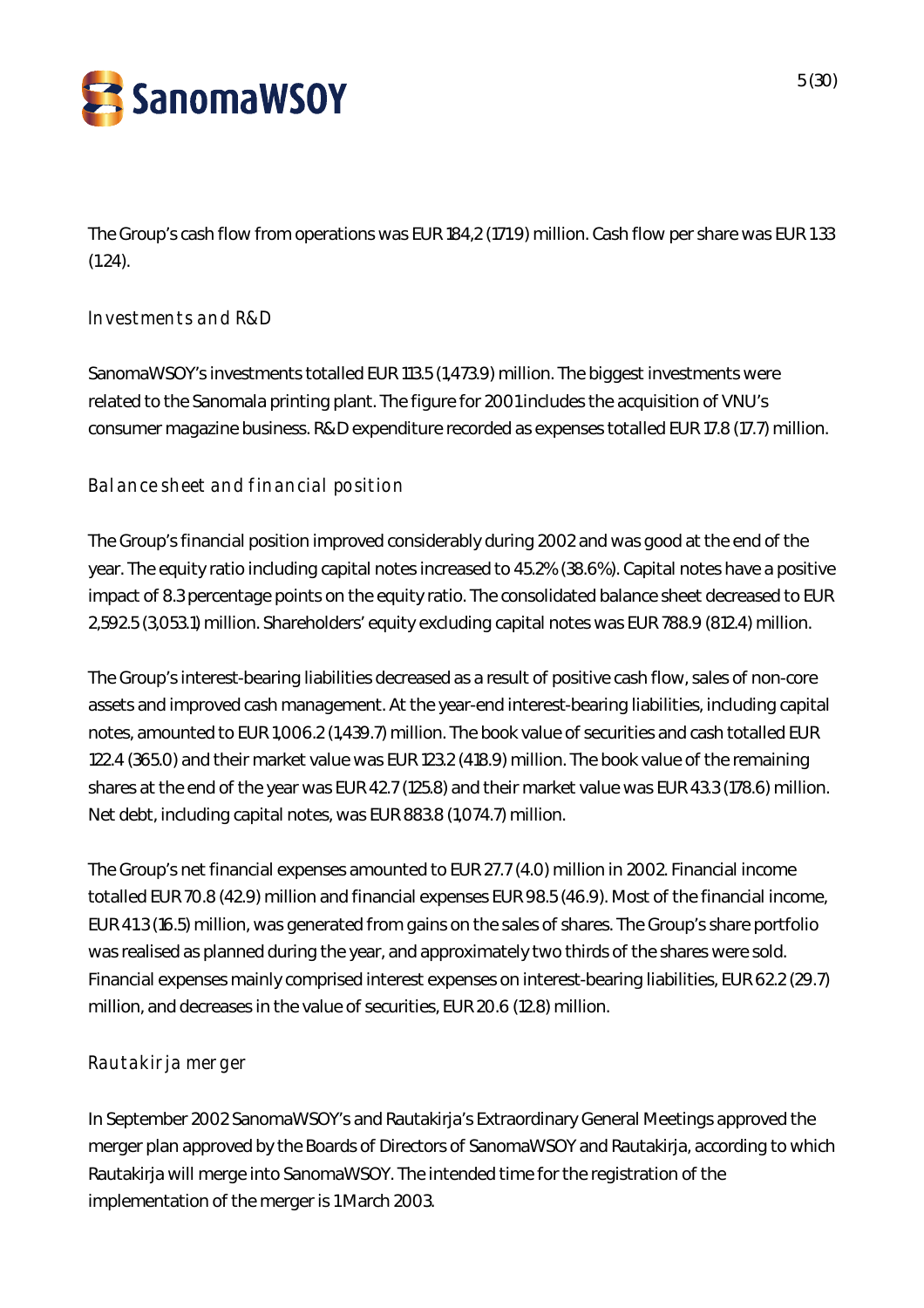

According to the merger plan, Rautakirja's shareholders will receive a merger consideration of 5.3 new SanomaWSOY B-shares for each Rautakirja A- or B-share held by them. The merger will enable full usage of the Group's resources in international expansion projects and simplify the ownership structure. It will give more flexibility in prospective internal reorganisation of the business and restructuring of the Group while enhancing efficiency in financing and capital planning.

In connection with the merger, Rautakirja's operations will be incorporated into a new Rautakirja Oy that will continue operations on the present basis. In the merger, SanomaWSOY will issue not more than 33,551,120 SanomaWSOY B-shares, of which not more than 18,773,018 shares will be issued to SanomaWSOY subsidiaries Sanoma Corporation and Werner Söderström Corporation as merger consideration. Those of Rautakirja's existing shareholders that are external to SanomaWSOY Group will receive a merger consideration of not more than 14,778,101 shares that after the merger will represent about 8.25% of the total number of SanomaWSOY A- and B-shares. The new shares of SanomaWSOY to be received by the shareholders as merger consideration entitle their holders to a full dividend from the financial year of 2002. SanomaWSOY Corporation will receive no merger consideration in the merger for those Rautakirja shares that it owns directly. SanomaWSOY Group's consolidated goodwill will not increase as a result of the merger. SanomaWSOY's Board of Directors will propose to the Annual General Meeting to pass a resolution on the invalidation of the SanomaWSOY shares coming into the ownership of Sanoma Corporation and Werner Söderström Corporation.

### **Other key events**

SanomaWSOY continued its strategy of selling its non-core assets in 2002. In March Sanoma Magazines Finland sold its directory-publishing unit Blue Book to the Danish company TDC Forlag A/S. The value of the deal was EUR 11.8 million. In April Sanoma Magazines sold its shares in the British business unit BEAP, a crossword puzzle magazine publisher, to an investor group that also included the management of BEAP. The value of the deal was somewhat over EUR 50 million. In June Sanoma's subsidiary Startel sold its 33.4% holding in Ecovision AB to the French company Fininfo S.A: it also sold its StarDesk and StarWeb operations to Ecovision. Sanoma's subsidiary Arnedo Oy sold in several lots a total of 12.0% of the share capital of Ilkka-Yhtymä Oyj, after which its holding in the company decreased to 22.2% and that of Sanoma to 13.3%. SanomaWSOY Corporation also sold financial securities and some of its real estate holdings during the year.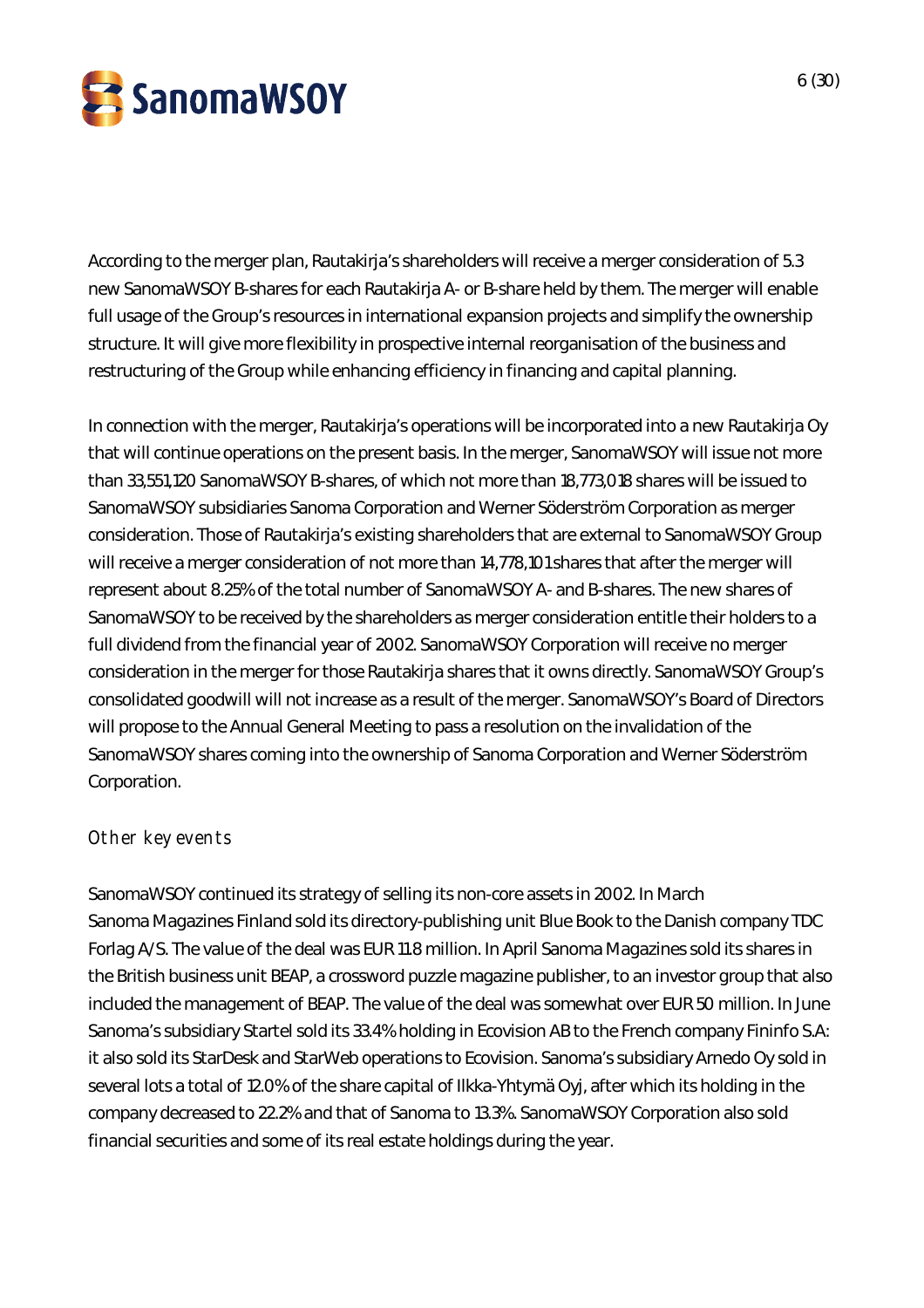

SanomaWSOY acquired VNU's magazine operations in 2001, and the purchase price adjustments related to the sale and purchase agreement were finally settled in October 2002. Under the terms of the agreement the acquisition cost, including consulting fees, decreased to EUR 1,206 million. The corresponding acquisition cost in SanomaWSOY's financial statements for 2001 was EUR 1,251 million. The goodwill on the transaction decreased to EUR 1,142 (1,181) million and will be amortised over 20 years. As a result of the final settlement the annual goodwill amortisation will decrease by some EUR 2 million.

## **Administration**

The term of the Board of Directors elected at the time of the SanomaWSOY merger ended, in accordance with the articles of association, at the closing of the Annual General Meeting held in April 2002. The AGM confirmed the number of the Board's members again as 11, and the members reelected to SanomaWSOY Corporation's Board of Directors were Robert Castrén, Aatos Erkko, Jane Erkko, Marjukka af Heurlin, Paavo Hohti, Kyösti Järvinen, Esko Koivusalo, Robin Langenskiöld, Jaakko Rauramo, Rafaela Seppälä and SanomaWSOY's President and COO Hannu Syrjänen. Jaakko Rauramo was elected Chairman and Paavo Hohti Vice Chairman of the Board. All the above have declared their intention to vacate their seats on the Board at the AGM in spring 2003.

Theo Bouwman, President of Sanoma Magazines B.V. and a member of SanomaWSOY's Management Group, announced his resignation in June. Eija Ailasmaa, Sanoma Magazines Finland's President and Sanoma Magazines B.V's Executive Vice President, was appointed to perform the duties of President of Sanoma Magazines B.V. for the time being and as of 1 August.

The Group's Management Group in 2002 was comprised of Hannu Syrjänen as chairman and Eija Ailasmaa, Theo Bouwman (until 1 August), Aarno Heinonen, Nils Ittonen, Erkki Järvinen, Jorma Kaimio, Tapio Kallioja, Seppo Kievari, Kerstin Rinne and Pim de Wit (as of 1 August) as members.

The company's auditors were Pekka Nikula, Authorised Public Accountant, and PricewaterhouseCoopers Oy, with Johanna Perälä, Authorised Public Accountant as the auditor in charge.

### **Personnel**

The average number of persons under employment contract totalled 18,657 (15,129) in 2002. Translated into full-time positions, the average number of personnel totalled 15,210 (12,077). Sanoma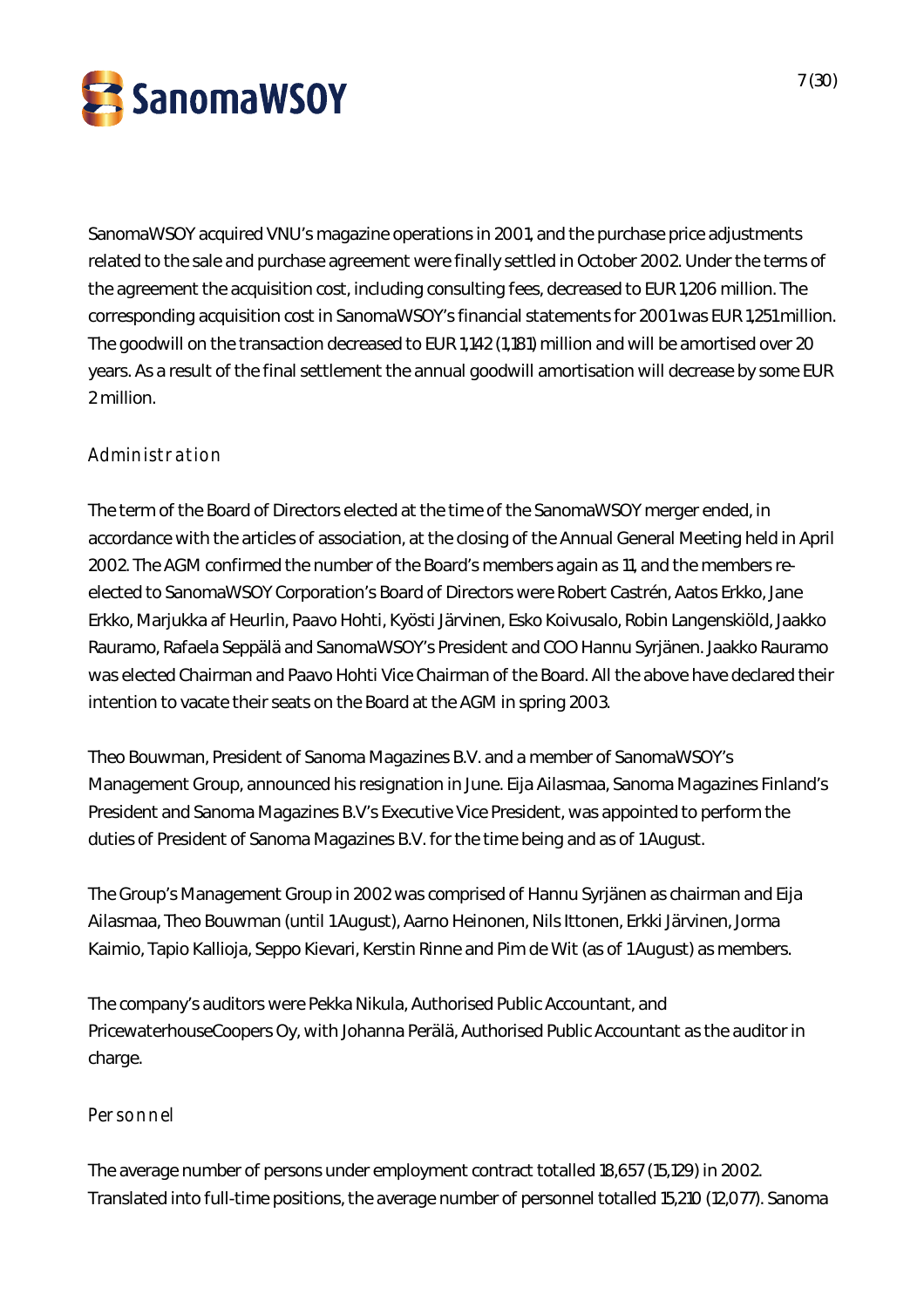

employed an average of 4,944 (4,929) people, Sanoma Magazines 4,835 (1,828), SWelcom 413 (441), WSOY 1,937 (1,971) and Rautakirja 6,453 (5,877). The Group's parent company employed an average of 75 (83) people.

## **Shares and shareholdings**

The total number of Series A shares on the market stood at 23,220,492, and that of Series B shares at 115,113,828, at 31 December 2002. SanomaWSOY owned 7,187,276 Series B shares through its subsidiary Tiikerijakelu Oy, equivalent to 4.94% of shares and 1.23% of voting rights.

In 2002, a total of 204,728 (108,832) Series A shares and 6,207,842 (3,625,765) Series B shares were traded. Trading in Series A shares accounted for 0.88 (0.47)% of shares and that in Series B for 5.08 (2.96)%. The average price of Series A shares was EUR 10.99 and that for Series B shares EUR 11.29. The annual high for Series A shares was EUR 13.40 and the annual low EUR 9.70. The annual high for Series B shares was EUR 13.63 and the annual low EUR 8.66.

SanomaWSOY's market capitalisation as of the end of the year 2002, less shares held by the Group, was EUR 1,319.1 (1,510.4) million. At the end of the year, series A shares were quoted at EUR 10.01 (12.00) and Series B shares at EUR 9.44 (10.70).

SanomaWSOY was not informed of any statutory notices of changes in ownership during 2002, and no significant changes in share ownership took place during the year.

### **Warrants for management**

On 31 January 2002, SanomaWSOY's Board of Directors exercised its authorisation received from the Extraordinary General Meeting held on 21 August 2001 to take into use the Warrant Scheme 2001 and to issue warrants to the management. The issue comprises a maximum of 4,500,000 warrants, each entitling the holder to one SanomaWSOY Corporation Series B share. The warrants will be distributed in three stages at the turn of 2001/2002, 2002/2003, and 2003/2004 (identified as warrants 2001A, 2001B, and 2001C), and in each warrant category a maximum of 1,500,000 warrants will be issued. The undistributed warrants (from Series 2001A and 2001B) were transferred to SanomaWSOY's wholly owned subsidiary, Tiikerijakelu Oy, which will be entitled to distribute them in the future by decision of the SanomaWSOY Board.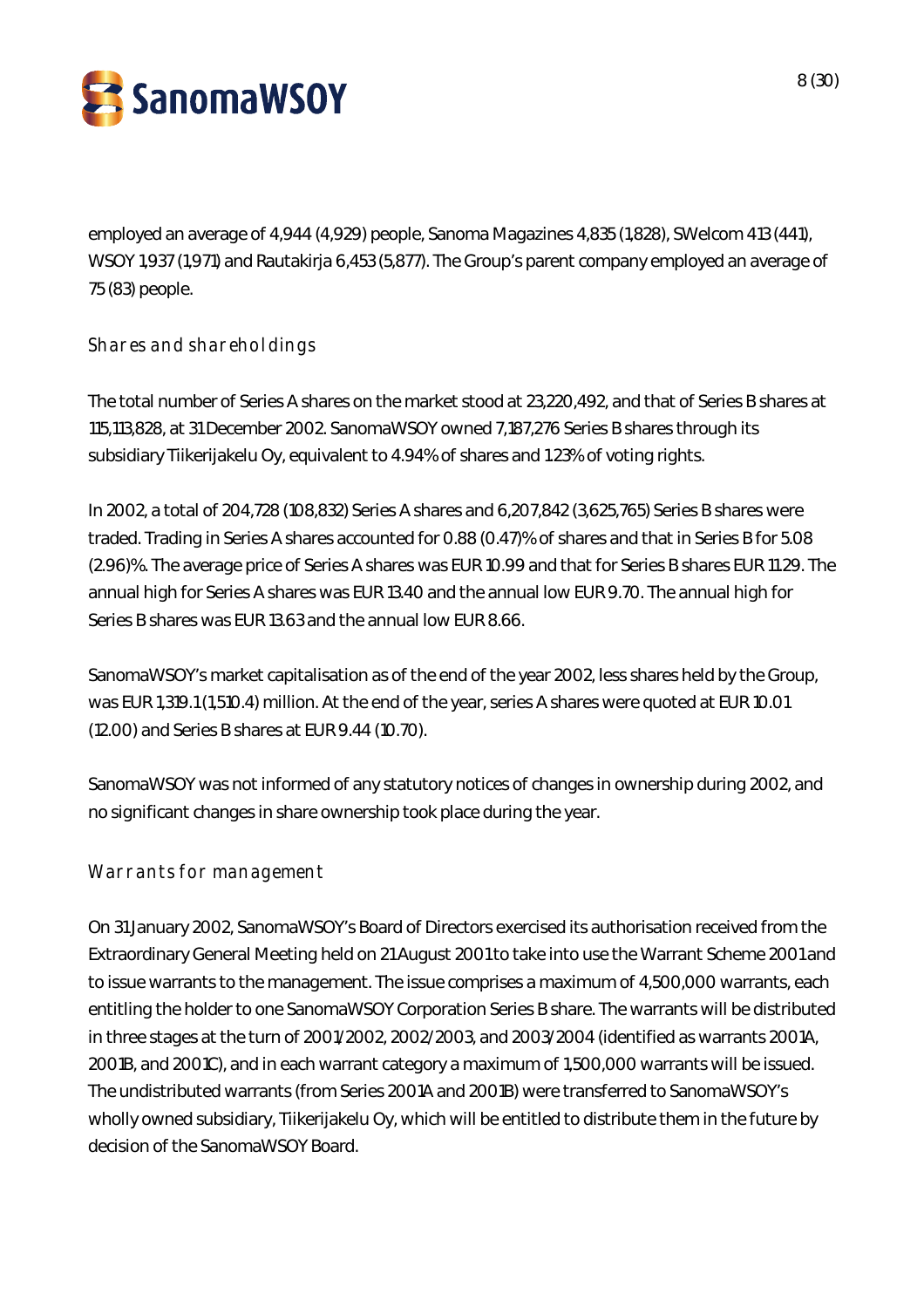

The number of 2001A warrants distributed at the beginning of 2002 to 91 SanomaWSOY senior managers totalled around 633,000 at the end of the year. The second set of warrants, a total of 1,102,000, identified as 2001B warrants, was distributed to 174 persons on 10 December 2002. The warrant scheme comprises all SanomaWSOY divisions including Rautakirja that will merge into SanomaWSOY in 2003. The imputed share price of 2001A warrants was EUR 12.23 and that of 2001B warrants EUR 11.50 at the end of 2002.

The number of shares covered by the above warrants is equivalent to a total of a maximum of 3.0% of the Company's shares and 0.8% of votes after the conversion. Warrants issued during 2002 represented approximately 1.2% of the Company's shares and around 0.3% of votes.

### **Authorisation of the Board of Directors**

SanomaWSOY's Board of Directors does not have a valid authorisation to issue shares, increase the share capital, to acquire or transfer the Company's own shares, or to issue convertible bonds or bonds with warrants.

**Dividend and dividend policy**

SanomaWSOY's AGM decided to distribute a dividend of EUR 0.51 per share. The record date for the dividend payment was 12 April 2002, and the dividend was paid on 19 April 2002.

SanomaWSOY pursues an active dividend policy, based on a principle of distributing at least onethird of the Group's cash flow from operations in the form of a dividend. The Board of Directors proposes a dividend of EUR 0.40 (0.51) per share for 2002.

The signatories of SanomaWSOY's shareholders' agreement, who together hold more than 50% of all shares and votes in SanomaWSOY, agreed in June 2002 to vote for and also otherwise operate in a way that SanomaWSOY will distribute a dividend of at least EUR 0.26 per share for 2002.

### SANOMA

Newspaper publishing and printing

Sanoma's net sales were EUR 438.1 (459.3) million in 2002. The decrease in net sales was mainly due to the prolonged decline in media advertising and decreasing export of printing products.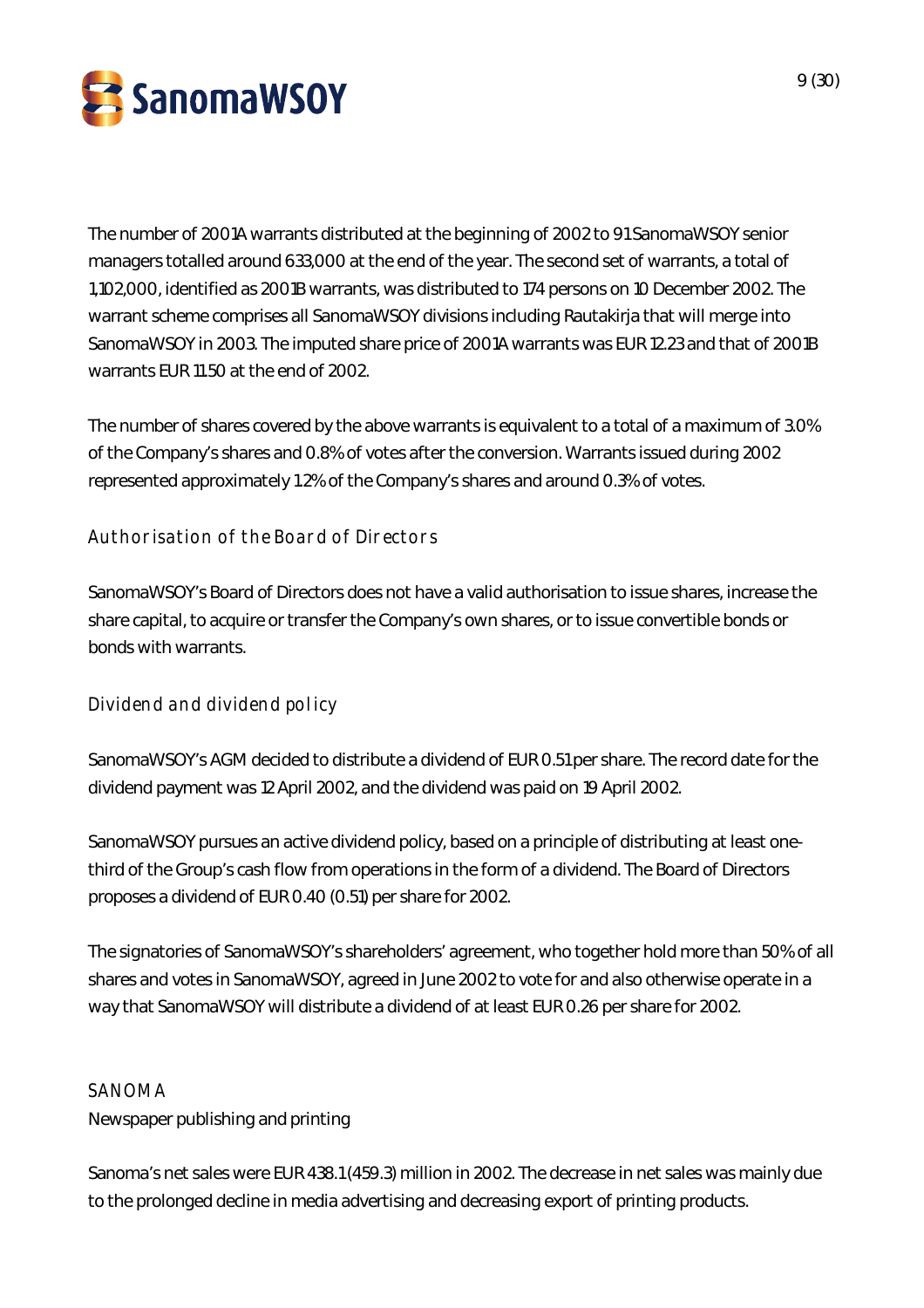

Comparable net sales declined by 4%. Advertising revenue decreased by 5%, and its share of Sanoma's total net sales was 49%. Circulation revenue increased by somewhat over one per cent despite the decrease in circulation.

Operating profit decreased to EUR 41.9 (43.3) million. Operating profit includes EUR 6.2 (7.3) million of the share in the associated company Rautakirja's result. The operating profit of Sanoma's own operations improved to EUR 36.2 (35.1) million. Profitability was improved by operational streamlining: Sanoma's expenses were cut by EUR 22 million through savings and lower paper costs. Profits were reduced, however, by a downturn in gains on sales of assets and a decrease in shares of associated companies' profits. EBITA was EUR 49.0 (49.9) million. EUR 2.5 million was recorded as pension fund support payments. In addition, pension liabilities have been covered by internal fund transfers totalling EUR 0.7 (3.7) million. Transfers to personnel's profit-sharing fund amounted to EUR 3.2 (1.4) million. The 2001 operating profit includes EUR 3 million in damages, which was recorded as an expense for Helsingin Sanomat.

Sanoma's total investments amounted to EUR 48.6 (76.5) million. Most of this related to the Sanomala printing plant project.

Helsingin Sanomat's net sales fell to EUR 254.4 (266.4) million. Advertising net sales were down by 7%. Circulation net sales were on a par with the previous year. The newspaper's total circulation declined by 1% to 441,325 copies. Operating profit improved markedly due to savings and streamlining programmes.

The planning of a revamp of the newspaper to be carried out in autumn 2003 was continued at Helsingin Sanomat. An updated Oikotie internet-based service came online in the beginning of 2002. The service involves seven leading newspapers from southern Finland and the Kymenlaakso region.

Collaboration between Sanoma's newspapers was also intensified: it was decided to amalgamate much of Taloussanomat's marketing and technical operations with those of Helsingin Sanomat, and the incoming advertising and advertisement production functions of Helsingin Sanomat, Ilta-Sanomat, Taloussanomat and Veikkaaja magazine were consolidated.

The net sales of Helsingin Sanomat's Printing Unit declined to EUR 105.4 (115.5) million. The Sanomala printing plant investment project made progress according to plan: the investment, totalling EUR 120 million, will be completed in May 2003, and the new production methods will be introduced in autumn 2003.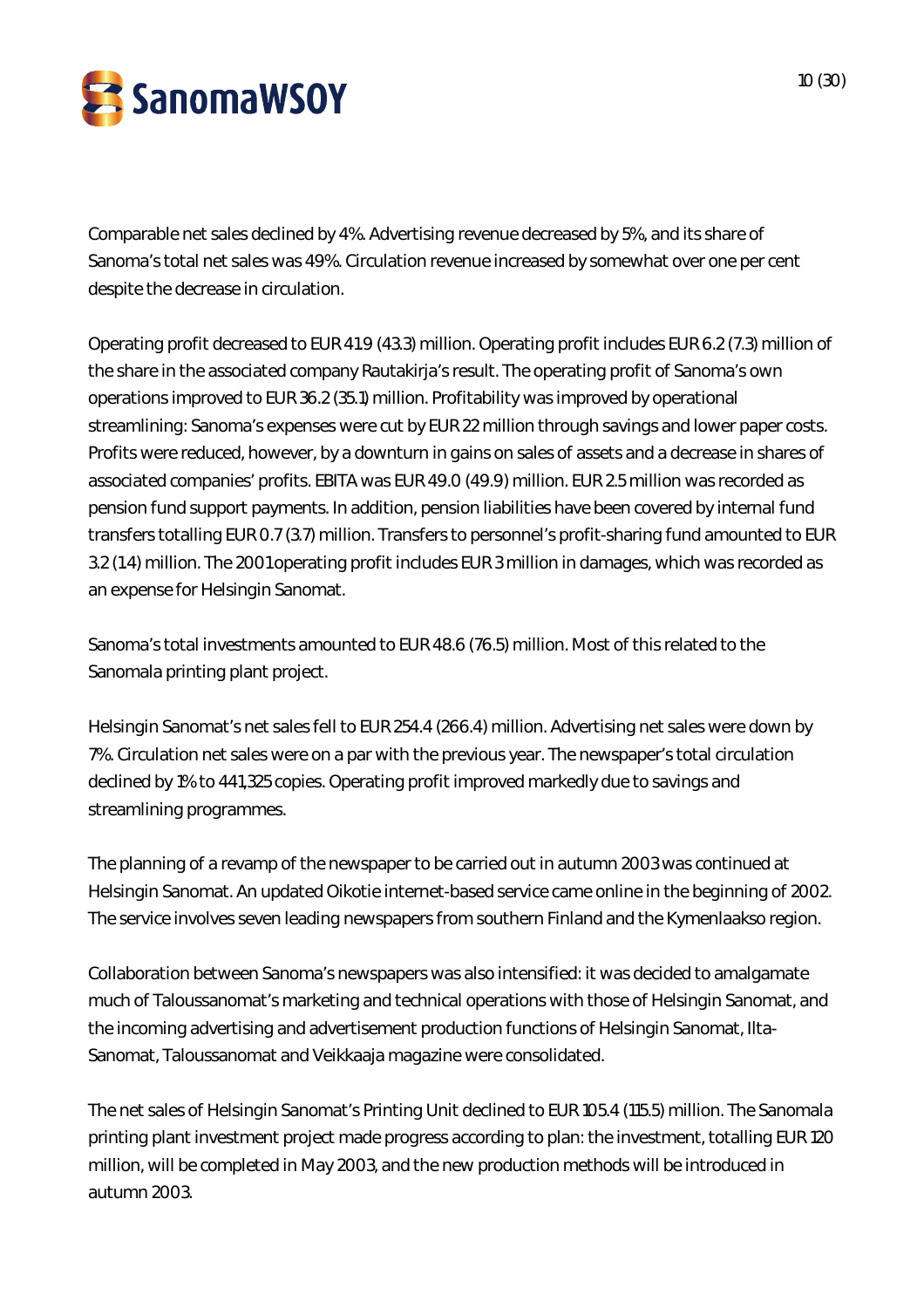

The net sales of Leijonajakelu were EUR 69.7 (66.7) million. The year's challenges included reorganising the distribution operations in Greater Helsinki, the introduction of a new pricing system, and the difficulty of recruiting labour.

Lehtikuva's net sales were EUR 6.7 (7.2) million. Traditional photographic laboratory operations were wound up and Compad Oy was integrated with Lehtikuva's business interests.

The net sales of Ilta-Sanomat in its 70th anniversary year were EUR 74.1 (75.6) million. In spite of the recession in the advertising market, the paper's advertising net sales were up by 6%. Newsstand sales of quality tabloids declined by 6% from the exceptional year for news in 2001, and Ilta-Sanomat's circulation fell correspondingly to 204,820 copies. Circulation net sales fell by 4%. Ilta-Sanomat's share of quality tabloids' newsstand sales was 61.5 (61.7)%. The paper's operating profit improved further on from the record level of 2001.

Sanoma acquired the publishing rights of Veikkaaja magazine, and Veikkaaja's functions were integrated with those of Ilta-Sanomat starting in September 2002. The transaction was valued at EUR 5 million. Veikkaaja's net sales for four months were EUR 1.9 million.

Infosto's net sales decreased to EUR 16.1 (16.9) million but the unit's operating profit grew almost threefold. The decline in net sales and the improvement in operating profit were the result of concentrating on developing consumer-to-consumer products and services. Advertising and circulation net sales were boosted by the acquisition of free ad publication Palsta at the end of 2001, and Keltainen Pörssi also improved its net sales. The circulation of Keltainen Pörssi declined slightly.

From the beginning of 2003, Ilta-Sanomat, Veikkaaja, Keltainen Pörssi, and Palsta formed the IS business unit.

Kymen Lehtimedia's net sales were down to EUR 51.7 (57.6) million due to a reduction in exports of printed products to Russia. New print jobs cannot be expected from Russia owing to the lower prices of local presses, and exports to Russia will decline further in the years ahead. Circulation net sales grew and the newspapers' readership held steady, although the circulations of dailies again declined slightly. Advertising net sales held steady at the 2001 level, partly due to the acquisition of a free distributed paper, Kaupunkilehti Seiska, in February. Due to savings, operating profit improved slightly from the previous year.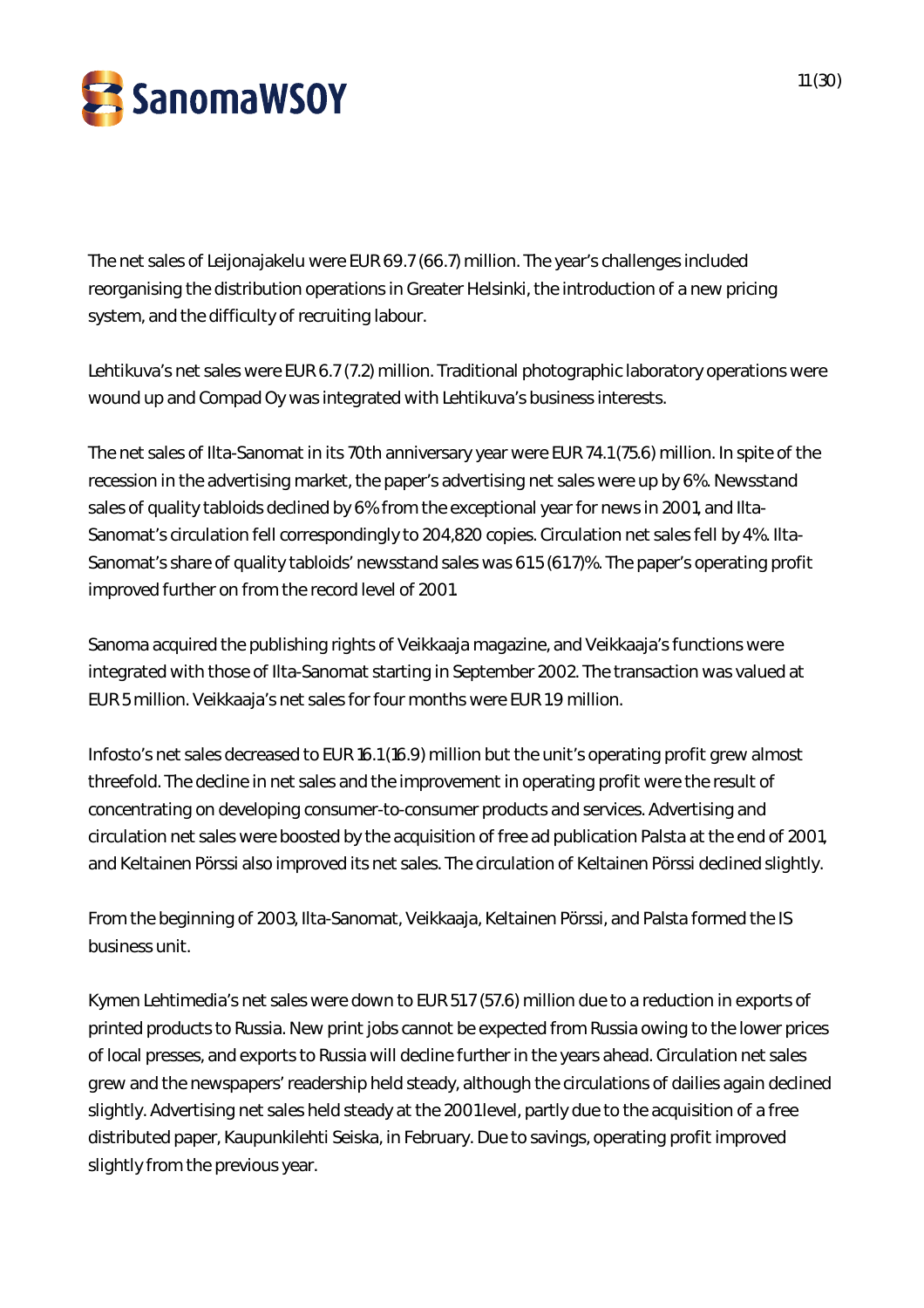

Startel's net sales were EUR 10.8 (13.2) million. Its operating loss was reduced by cost saving measures and by profits on the sale of the holding in Ecovision AB. As part of the transaction, also the StarDesk and StarWeb businesses were sold to Ecovision. Taloussanomat's advertising net sales declined by a quarter in a difficult market, but the circulation net sales were up. The circulation of Taloussanomat took a favourable trend: Total circulation was up by 4% to 32,513 copies. Saturday circulation increased by 25%, mainly due to a membership subscription from the Association of Finnish Engineers.

Startel launched a development and profitability programme which is forecast to boost Sanoma's profits by some EUR 1.5 million, starting in 2004. As a result of consultative procedures and the termination of fixed-term jobs, Startel's personnel will decline by almost 20 in 2003.

Esmerk's net sales grew to EUR 6.8 (6.4) million. The costs of improvements in content and reinforcements for the sales organisation increased the operating loss.

In 2003, Sanoma's net sales are expected to grow at least as much as the general trend in the media market. Growth is reckoned to come from the acquired Veikkaaja magazine, among other factors, but the most critical factor for growth is development of newspaper advertising. Operating profit is forecast to improve by more than net sales due to long-term development plan. Sanoma's associated company Rautakirja will merge into SanomaWSOY Corporation, and the share of Rautakirja's result will no longer be included in Sanoma's operating profit after 1 March 2003.

### SANOMA MAGAZINES

Magazine publishing and press distribution

The year 2002 was the first full year in business for Sanoma Magazines, which was formed by combining the consumer magazines operations acquired from VNU and Helsinki Media (now Sanoma Magazines Finland). The division went into business on 1 October 2001. The integration of the new operations and the start of Sanoma Magazines succeeded well. In 2001, the acquired businesses were consolidated only from the fourth quarter onwards, and the official figures for the first three quarters of 2001 include data for Sanoma Magazines Finland only. The pro forma figures for 2001 include both Sanoma Magazines Finland and the acquired businesses.

In 2002, Sanoma Magazines' net sales amounted to EUR 1,008.1 (398.6, pro forma: 1,003.5) million despite decreasing advertising revenue and divestments of operations. Advertising revenue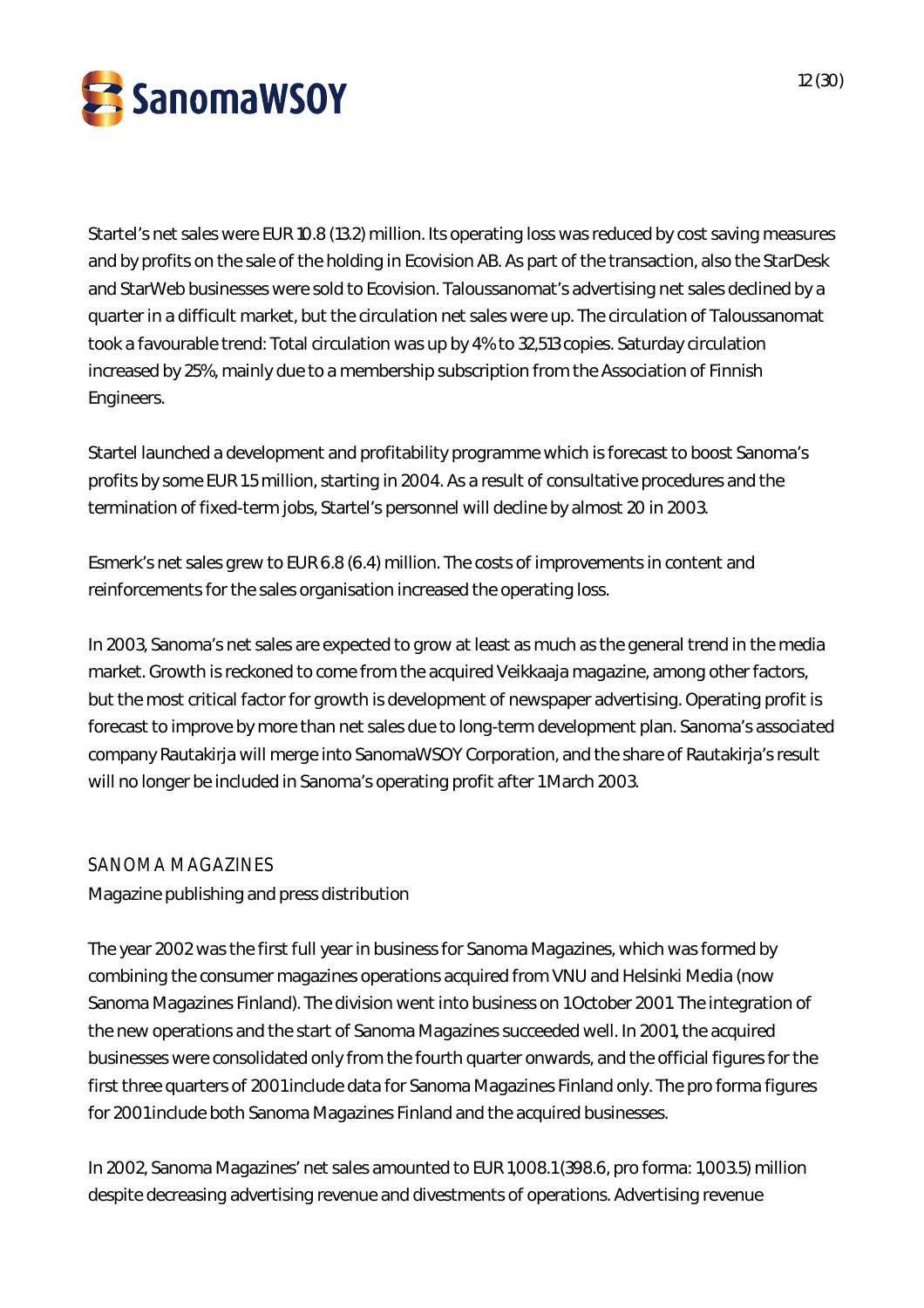

decreased by 4% and totalled some 24% of Sanoma Magazines' net sales. Circulation revenue decreased by 1% due to the sale of BEAP, the British crossword puzzle publishing unit.

Operating profit amounted to EUR 58.2 (41.7) million and was in line with the estimate. The amortisation of goodwill, consolidated goodwill and immaterial rights totalled EUR 89.5 (22.1) million. EBITA more than doubled and amounted to EUR 147.7 (63.8) million. The result was boosted by the divestment of Sanoma Magazines Finland's Blue Book business unit in March and the sale of BEAP in April. Cost saving programmes and lower paper prices, as well as rationalisation of the magazine portfolio, also contributed to the result. The result was weakened by non-recurring costs of Sanoma Uitgevers' reorganisation project, totalling EUR 13.1 million. The accounting practice of recording film rights has been harmonised within the Group during the financial year. The change increased EBITA by EUR 14.0 (2.9) million. The change does not affect the operating profit.

Investments totalled EUR 18.7 (1,314.8) million and were mostly related to Sanoma Uitgevers' projects (SAP) and Aldipress. Investments for the comparison period included the acquisition of new operations.

The Dutch-based Sanoma Uitgevers' business was affected by the stagnant economic situation. Net sales amounted to EUR 491.1 (143.9, pro forma: 502.5) million. Circulation revenue grew by 1% but advertising revenue declined by 9% compared to 2001.

The main women's weeklies performed better than expected, but men's and home interest titles fell short of the forecasts. The highly successful launch of Sanoma Magazines Belgium's title Flair expanded the Dutch market for women's weeklies. Weekly tabloid Prenza and monthly magazine Avenue were discontinued. The internet operations of Ilse Media became profitable.

Sanoma Uitgevers started the implementation of a reorganisation project in December. The aim is to make the organisation more effective and reduce the company's fixed costs by EUR 15 million per year, but the result for 2002 is weakened by the non-recurring costs of the restructuring. It is estimated that the reorganisation will decrease personnel by approximately 150. The new organisational structure will create a better platform to concentrate on the core of publishing: content, brands, and relationships with advertisers.

The net sales at Aldipress, the Netherlands' leading magazine wholesale and distribution company for single copy sales, totalled EUR 215.0 (52.8, pro forma: 206.5) million. The distribution market in the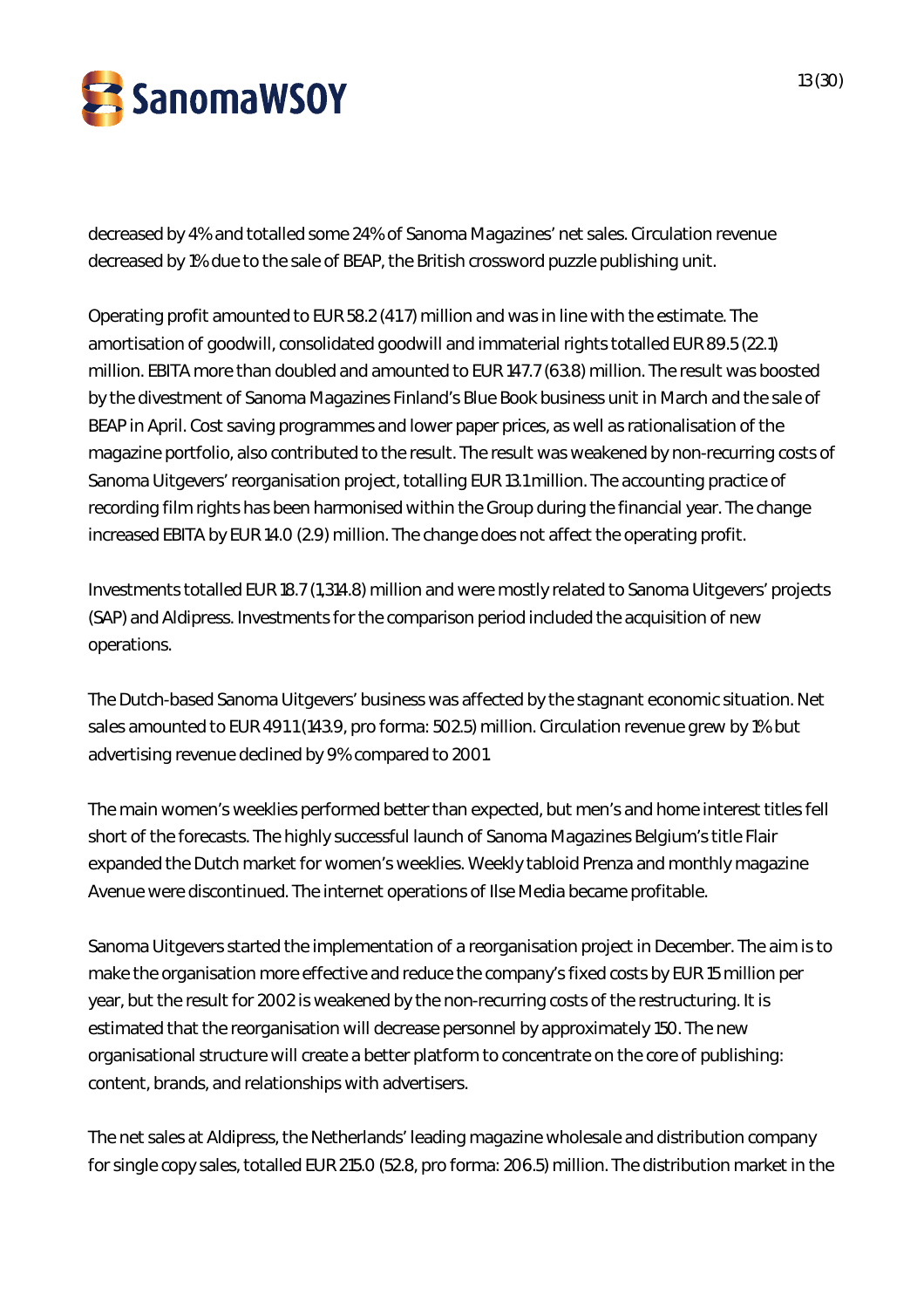

Netherlands became more competitive. Municipal rulings on mandatory delivery hours increased Aldipress' distribution costs. A new distribution centre was opened in Duiven.

Net sales of Sanoma Magazines Finland remained at the 2001 level and totalled EUR 164.8 (165.4) million despite the divestment of Blue Book directory operations. Circulation revenue rose by 7% with a positive trend in both subscription and single copy sales. Although advertising revenue decreased by 4%, Sanoma Magazines Finland maintained its leading position in the magazine market.

Sanoma Magazines Finland's strong consumer magazine brands took a positive track. Comics, especially Aku Ankka (Donald Duck Weekly), continued their excellent performance. The women's weekly Me Naiset was revamped successfully and the bi-weekly Kodin Kuvalehti strengthened its position in the magazine advertising market as the leading women's title. ET-lehti (50 + magazine) recorded an all time high in circulation. Sport, a new title for active women, was launched in April. The Swedish women's magazine Sköna Dagar was discontinued.

Net sales at Sanoma Magazines Belgium amounted to EUR 152.2 (39.4, pro forma: 148.2). Circulation revenue grew by 1% and advertising revenue remained at the 2001 level.

Sanoma Magazines Belgium's market share in the Flemish-speaking part of Belgium held steady, mainly as a result of high sales for the general interest weekly HUMO, TeVe-Blad, the star magazine Story, the monthly magazine Feeling, and a major recovery of the women's weekly magazines Libelle and Flair. In the more depressed French-speaking market, the company's market share stabilised, supported by the continued renewal of Femmes d'Aujourd'hui and Télé Moustique.

Sanoma Magazines International, which operates in Croatia, the Czech Republic, Hungary, Romania and Slovakia, generated net sales of EUR 95.9 (28.9, pro forma: 102.3) million. Sales were affected by the divestment of the British crossword magazine publishing unit BEAP. Excluding the sale of BEAP, both circulation revenue and advertising revenue increased by 14%. Net sales increased in Hungary, Romania and Slovakia but decreased in the Czech Republic, which suffered from floods in August 2002. In Croatia, operations started at the beginning of 2002.

In Hungary, Sanoma Budapest closed its best-ever financial year. The company successfully launched two new titles, Wellness and Best, and the women's weekly Nök Lapja maintained its leading position. In the Czech Republic, Sanoma Magazines Praha acquired a 9% share in the leading press distribution company. TV special Sérial was closed, whereas the Czech edition of National Geographic was launched successfully. Strategie na Slovensku, which is in the process of being renamed Sanoma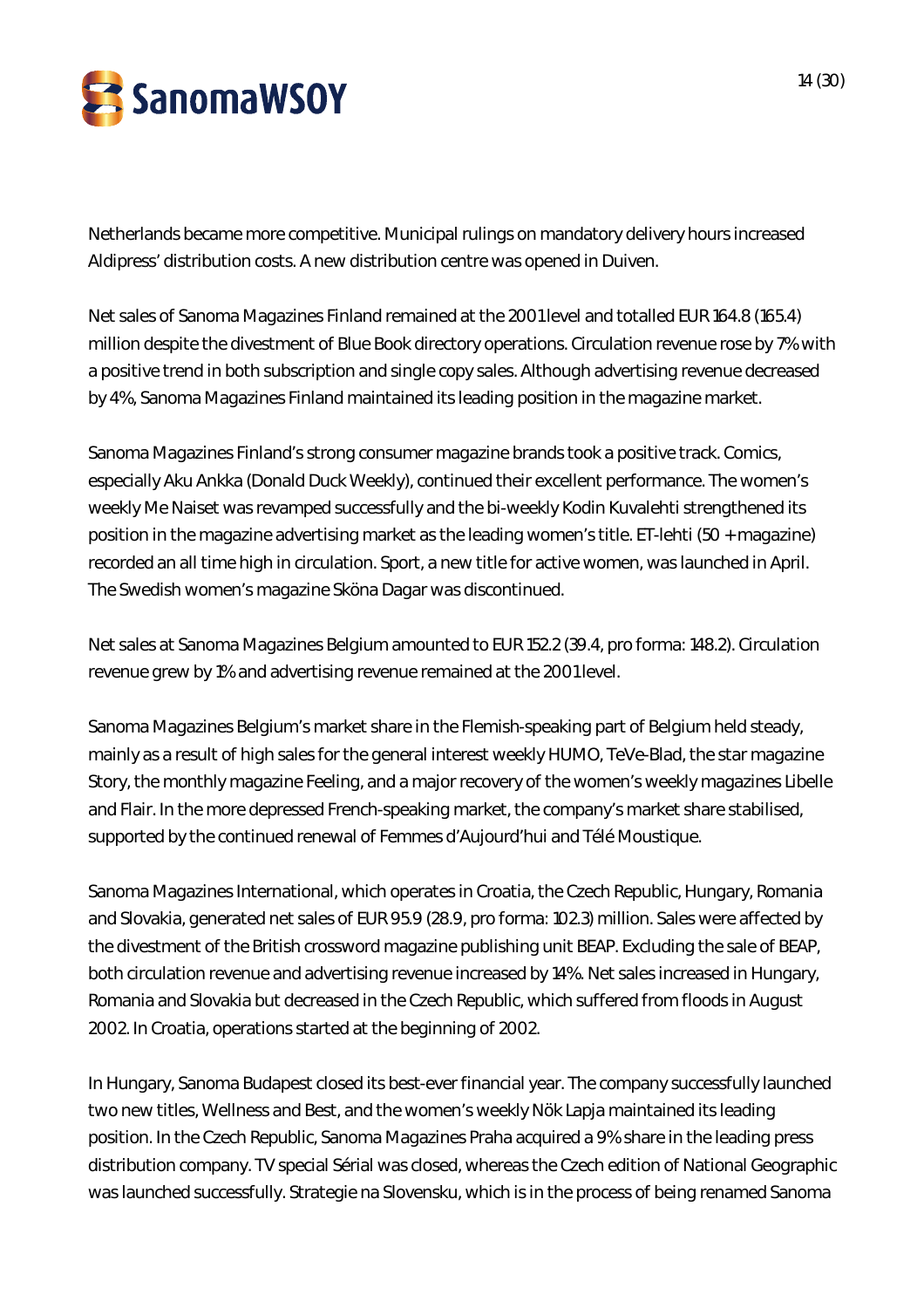

Magazines Slovakia, concentrated on its core competence, business-to-business magazines. The consumer magazine Prekvapenie was discontinued, while the new magazine Sestra for nurses was launched. Sanoma Hearst Romania launched two mass-market titles, Story and TV Story. During its first year, Sanoma Magazines Zagreb launched the weekly star magazine Story and the women's magazine Elle in Croatia.

In 2003, the net sales of Sanoma Magazines are expected to grow slightly. EBITA is expected to be on the 2002 level despite gains on the sales of assets in 2002. EBIT is expected to be roughly 6% of net sales.

### SWELCOM

### Electronic media

SWelcom's net sales increased to EUR 86.1 (84.9) million in 2002. The success of HTV's (Helsinki Televisio) broadband internet service enhanced net sales. Nelonen's advertising sales decreased slightly compared to the previous year. Advertising revenue represented some 55% of SWelcom's net sales.

Operating loss decreased markedly and amounted to EUR 18.0 (24.5) million. The main reason for the decrease was the growth in HTV's broadband internet services, cost savings from refocusing 2ndhead's operations, and the halving of Nelonen's licence fee as of 1 July 2002. The result was weakened by the share of the operating loss of the associated company Suomen Urheilutelevisio Oy (a digital sports channel). SWelcom's EBITA was EUR 9.0 (3.7) million. The accounting practice of recording television broadcasting rights was harmonised during the financial year in accordance with Group policy. Due to the change EBITA increased by EUR 24.1 (25.3) million. The change has no impact on the operating loss.

SWelcom's total investments amounted to EUR 8.1 (12.5) million. Investments were mainly focused on the development of HTV's cable network and broadband internet operations.

After five years in business in summer 2002, Nelonen's net sales amounted to EUR 49.3 (51.1) million. Operating loss decreased to EUR 12.6 (15.3) million. Advertising sales totalled EUR 47.3 (48.3) million. Nelonen's share of television advertising decreased slightly to 24.7 (26.5)%. Nelonen reached 43 (42)% of Finns daily and 74 (73)% weekly. The channel's share of national TV viewing remained unchanged: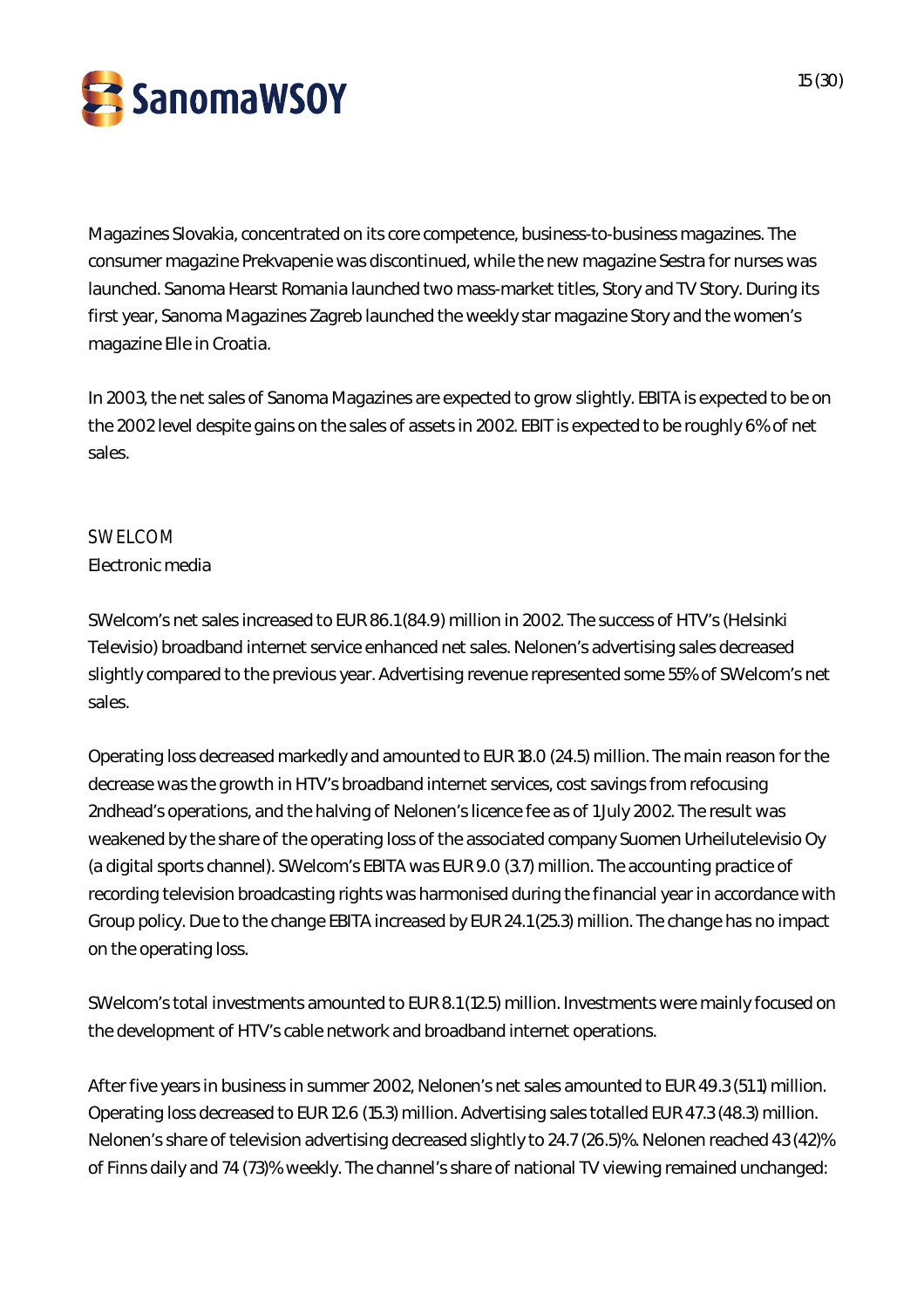

its share of the total population was 11.6% and of the age group 10 - 44 years 16.7%. Its share of commercial viewing rose to 23.4 (22.6)%. Nelonen's licence fee was EUR 7.7 (10.7) million.

Nelonen's all-time viewer record was reached in March 2002 with the number of viewers of the Finnish movie Levottomat (the Restless) amounting to 905,000. Nelonen's programmes were awarded six out of ten Finnish television awards (Venla) in 2002. In November Nelonen signed a contract on advertising sales and programme cooperation with Music Television.

HTV's net sales rose to EUR 28.1 (22.4) million. Also the operating profit improved markedly thanks to growth in sales of broadband internet services. By the end of the year nearly 237,000 households were connected to HTV's cable network. Over 20,000 of these were new subscribers that were connected in 2002. The growth in the number of connections was an all-time record in HTV's history. Welho broadband internet connections increased by 55% during the year, and by the end of the year more than 30,000 customers had broadband internet connection. An increasing proportion of pay-TV services was digital. At year's end HTV had five digital channels on offer, providing a total of 41 digital offerings.

The focus of 2ndhead's operations was switched from consumer products to digital services in media in 2002. The mobile portal 2ndhead.com for consumers was closed down in the summer. As a result of reorganising operations, both costs and the operational loss decreased significantly.

Due to the delay in the market for digital consumer equipment, SWelcom decided not to start a terrestrial digital movie channel and the licence became void in January. SWelcom did not obtain the television operating licence for terrestrial digital TV broadcasting for which it had applied.

SWelcom decreased its holding in Suomen Urheilutelevisio Oy from 35% to 19.9% in February 2003, after the closing of the financial period.

SWelcom's net sales are projected to grow markedly in 2003 thanks to the increase of Nelonen's advertising sales, the trend in HTV connections, and the popularity of broadband internet. The most critical factor for growth is the development of television advertising, which is expected to increase more than that of other large media. Operating loss is expected to continue to decline significantly. In 2003 SWelcom will focus on digital programmes on Nelonen as well as on HTV's digital programmes and services.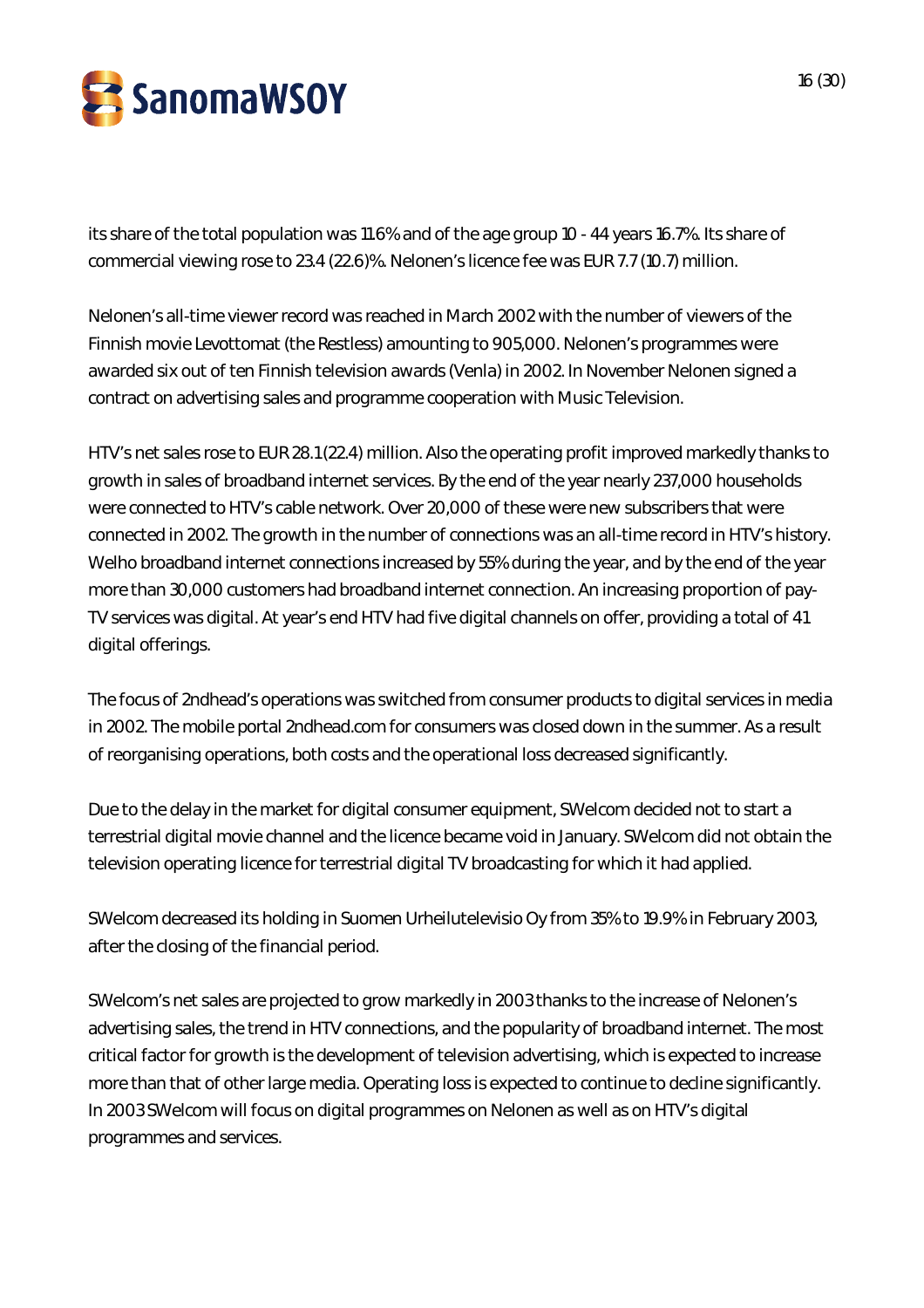

### **WSOY**

Publishing, printing and calendar operations

WSOY's net sales grew to EUR 215.9 (211.0) million in 2002. Most growth was generated by publishing, with a clearly strengthened market share. Records were broken again this Christmas season in book sales, much as they were the year before. However, business books were affected by the economic slowdown.

Operating profit was EUR 20.5 (18.1) million. This includes the share of Rautakirja's result, which declined to EUR 8.4 (9.7) million. Operating profit from WSOY's own operations increased to EUR 12.4 (9.5) million. Traditional business, i.e. book publishing and printing, was successful. Profitability was also enhanced by cost reductions and streamlining, especially in new electronic business operations. An additional goodwill amortisation of EUR 1.5 million on Docendo Sverige AB was recorded in view of the weaker market prospects for IT publishing. WSOY's EBITA was EUR 26.4 (22.1) million.

WSOY's investments totalled EUR 8.6 (14.7) million. The biggest investments in printing were the replacement investment of offset printing machines for Ajasto and WS Bookwell. The group increased its holding in subsidiaries by acquiring a 10% minority interest in Genimap Oy and increasing its holding in the digital printer Dark Oy by 10%, to 90%.

Publishing increased its net sales to EUR 143.5 (134.1) million and operating profit to EUR 11.7 (6.3) million. General literature increased its sales to EUR 41.9 (35.7) million and expanded its market share. Part of the increase in sales was due to the fact that Weilin+Göös multi-volume books were consolidated in the hands of the nonfiction book department under general literature. Children's books and juvenile books continued to be successful, and the range of fiction books was especially strong. The Finlandia literature award winner Juoksuhaudantie by Kari Hotakainen broke an all-time record for Finlandia winners by selling 75,000 copies. The new publishing unit Johnny Kniga, which started operations in April, was well received. Book club sales and book club membership, 200,000, remained at the same level as the previous year. The associated company Loisto sold over 600,000 paperbacks.

The sales of WSOY's educational books increased to EUR 36.7 (35.6) million, and the market share remained strong. The biggest sales increase was seen in books aimed at adult and vocational education. Sales grew for lower secondary school books and declined for upper secondary school books.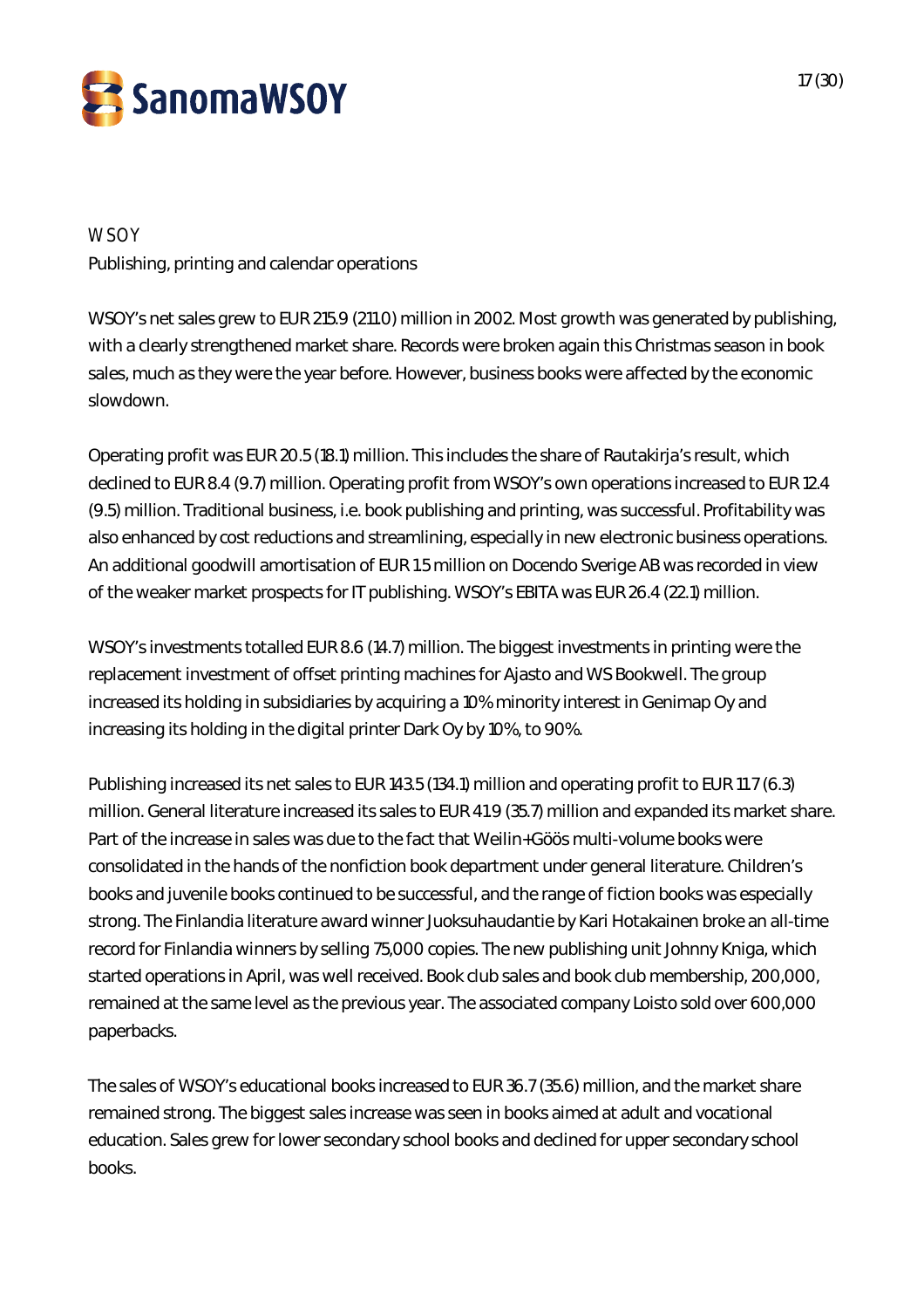

Weilin+Göös' net sales were EUR 12.8 (13.2) million and outstanding orders increased significantly. The sales of Bertmark Media operating in Scandinavia grew to EUR 22.7 (19.6) million.

The Business Information unit suffered from the economic slowdown, and sales remained at last year's level, at EUR 28.4 (28.4) million. The weak market situation in Sweden affected Docendo Group, which specialises in IT books, and Everscreen, which provides e-learning solutions. The operations and organisation of the companies were adapted to suit market conditions. The map and locationbased service provider Genimap increased its net sales, and the development and cooperation projects in mobile and internet location services made progress as planned.

eWSOY, which provides e-learning solutions, developed according to plans. The sales of the unit declined to EUR 0.6 (1.2) million because consumer multimedia operations were discontinued. The number of users of the Opit service, operating on the internet and aimed at all-round education, grew to more than 30,000. The net sales of Young Digital Poland, an associated company that markets similar products in Central Europe, grew to EUR 5.7 (3.5) million.

Printing operations generated net sales of EUR 62.7 (62.2) million and operating profit of EUR 6.6 (7.4) million. Traditional book printing survived well the slowdown of the graphic industry. The net sales of WS Bookwell were EUR 37.7 (37.2) million, and 21.9 (21.0) million copies of books were printed. The net sales of Lönnberg Painot amounted to EUR 20.3 (20.6) million and those of the digital printer Dark to EUR 4.6 (4.4) million.

Calendar operations generated net sales of EUR 34.5 (35.8) million and an operating profit of EUR 0.5 (0.3) million. The sales of consumer calendars progressed well, but company and organisation calendars suffered from price competition and falling demand. Ajasto kept its leading market position in Finland. Its market share declined somewhat in Sweden but grew in Norway.

WSOY's net sales are projected to increase faster in 2003 than in the previous year. Operating profit from WSOY's own operations will continue to improve, but the total operating profit will be diminished as the share of the result of Rautakirja, which will merge into SanomaWSOY's parent company, will not be included in the operating profit from March onwards. The result will be enhanced especially by the increased profitability of electronic publishing, printing and calendar operations.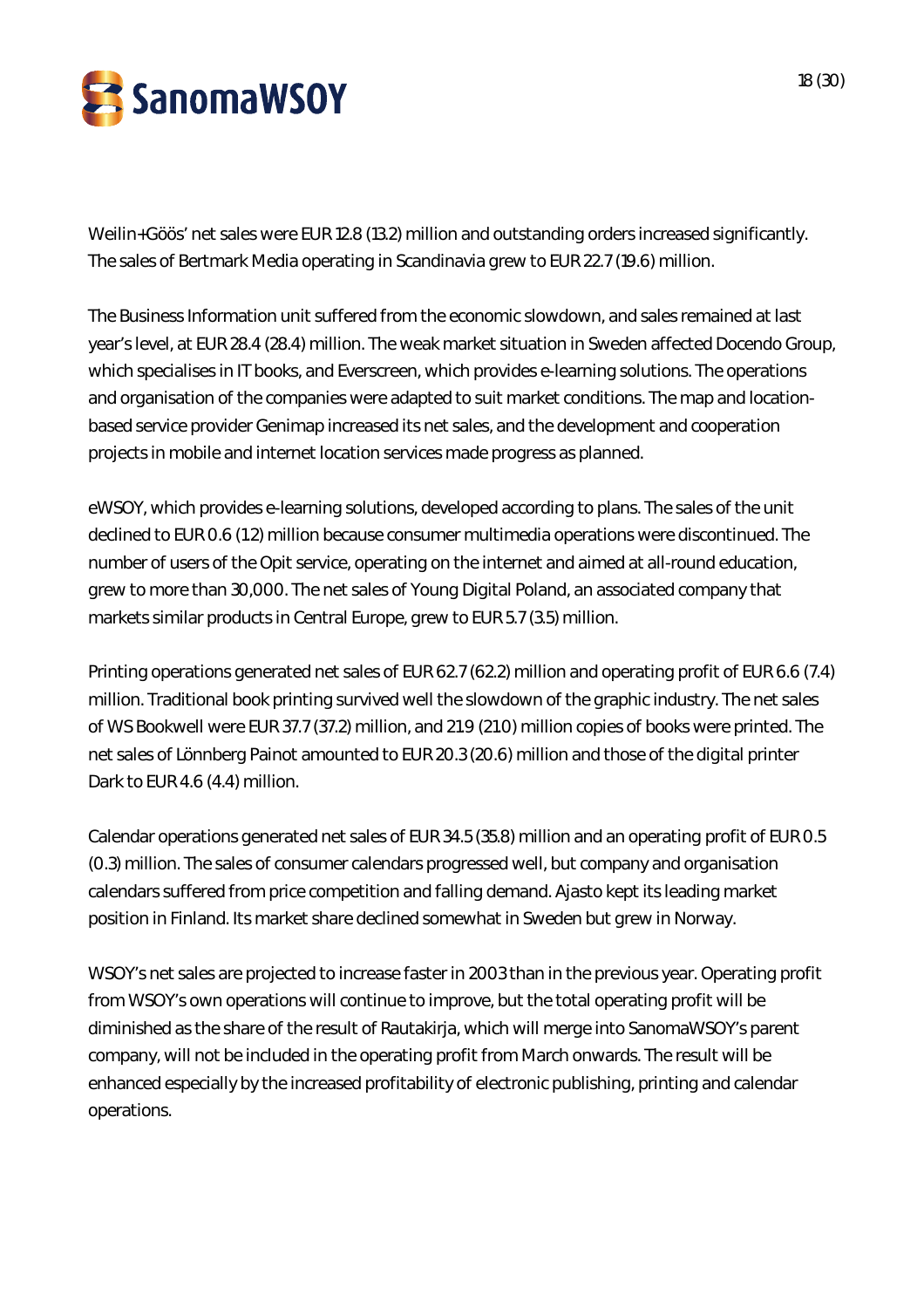

### RAUTAKIRJA

Kiosk operations, press distribution, bookstores, movie theatre operations and restaurant operations

Rautakirja's net sales increased to EUR 726.5 (696.5) million in 2002. Net sales grew in all operations. Comparable net sales grew by 2%. Of the group net sales, 91.8% was generated in Finland, 5.2% in Estonia, 2.9% in Latvia, and 0.2% in Lithuania.

Operating profit declined to EUR 38.0 (42.6) million. Comparable operating profit grew by 9%, however, as the figure for 2001 includes a profit of EUR 7.8 million on the sale of shares in the Norwegian company Narvesen. Operating profit improved in all lines of business except for press distribution. Rautakirja's EBITA was EUR 42.4 (46.5) million. Profit before extraordinary items was EUR 39.0 (45.7) million and earnings per share were EUR 4.18 (4.90).

Investments totalled EUR 27.8 (35.9) million. The largest investments included the construction of a multiplex movie theatre in Vilnius, starting kiosk operations in the Czech Republic, establishing an associated company for press distribution in Latvia, acquiring the remaining 50% shareholding in an Estonian magazine distribution company, and expanding the Motorest and Eurostrada chains in Finland.

Net sales from kiosk operations totalled EUR 373.6 (359.8) million in 2002. Net sales grew in Finland, Estonia, and Latvia. The introduction of the euro provided a challenge for Finnish kiosk operations, as the number of customers' impulse purchases and especially sales of betting products decreased at the beginning of the year. Operating profit from kiosk operations was EUR 15.4 (14.8) million.

In September, Rautakirja acquired the Jemma kiosk chain operating in Greater Helsinki, and the ten units in the chain were turned into R-kiosks during 2002. The purchased kiosks generate some EUR 4 million per year. In November, Rautakirja made an agreement with the French Hachette Distribution Services to start cooperation in the Czech Republic. CZ Retail a.s., owned on a 50-50 basis, had 109 kiosks when the partnership began.

Press distribution increased its net sales to EUR 177.3 (165.1) million. In Finland the net sales of Lehtipiste declined, as there were no highly popular collector's items on the market as there had been in previous years. Sales of domestic newspapers and magazines also dropped in terms of both circulation and consumer price. In Estonia, the net sales of Lehepunkt continued to grow, and the company stabilised its leading position in the Estonian press distribution market. Operating profit for press distribution was EUR 9.5 (10.3) million.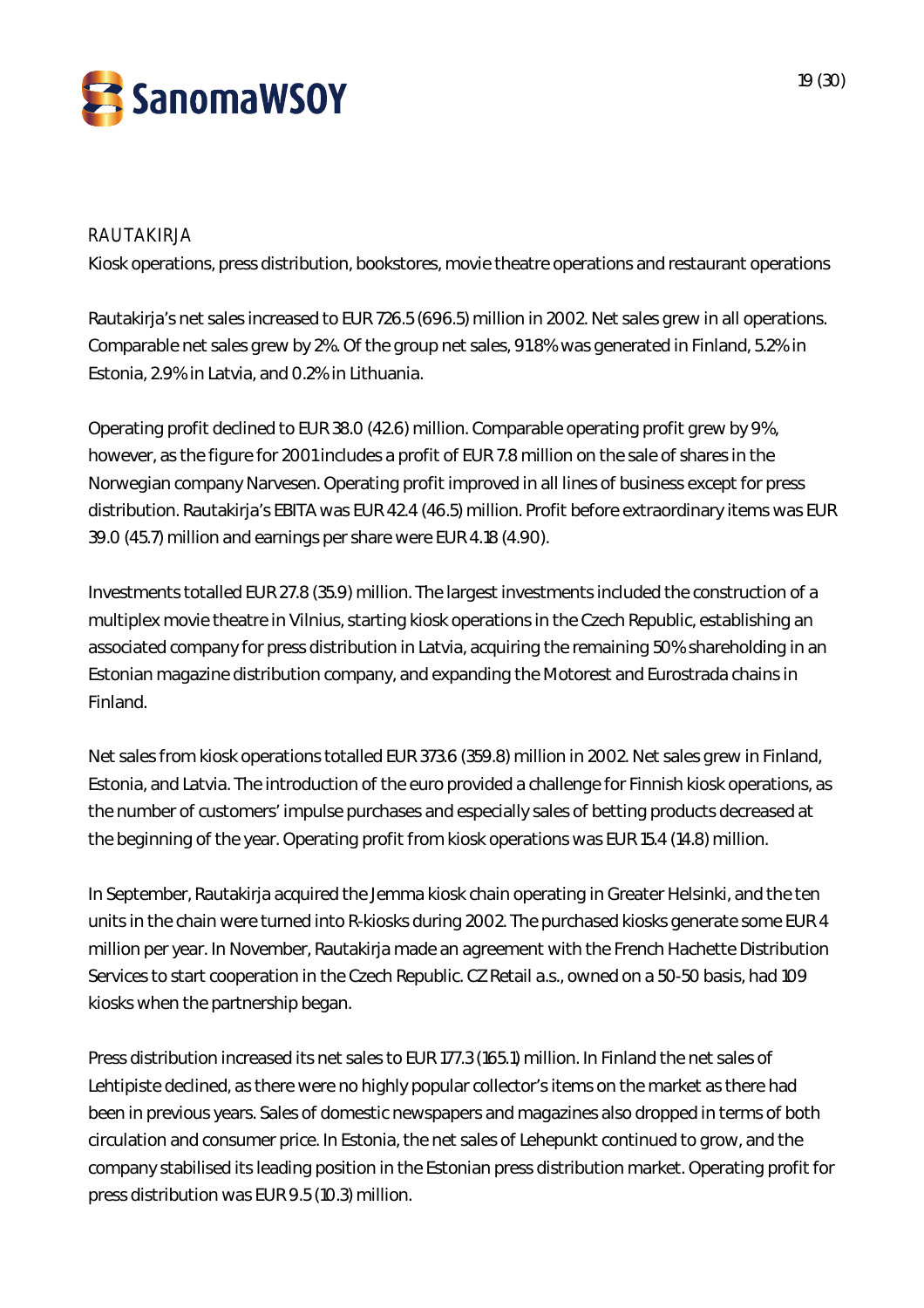

Rautakirja expanded its press distribution operations during the review period both in Estonia and Latvia. In Latvia, SIA NB Logistika, the new subsidiary of Narvesen Baltija, which in turn is jointly owned by Rautakirja and the Norwegian company Reitan Handeln, started operating in the beginning of May. In June, Rautakirja acquired the remaining 50% of the share capital of the Estonian AS Lehepunkt, which was previously equally owned by Rautakirja and Ekspress Grupp.

Bookstores generated net sales of EUR 115.2 (113.9) million and operating profit of EUR 7.1 (6.7) million. Net sales grew both for Suomalainen kirjakauppa in Finland and Astro Raamatud in Estonia. The share of book sales of the total sales grew, and especially paperbacks sold more than in previous years.

Net sales from movie theatre operations grew to EUR 49.6 (47.6) million. Operating profit was EUR 2.6 (2.0) million. The movie year offered the Finnish audiences many domestic and foreign hit movies, and the number of tickets sold grew to 7.6 million. The multiplex movie theatre opened in Estonia sold close to a million tickets in its first financial year. The construction of new cinemas in the Baltic countries progressed as planned, and the foundation stones of future multiplex theatres in Vilnius and Riga were laid during the period under review.

Net sales from restaurant operations amounted to EUR 50.2 (42.4) million. The growth was mainly derived from newly integrated Motorest units. The operations of Pizza Hut were focused to Greater Helsinki, and the number of units was reduced. Operating loss from restaurant operations was EUR 0.3 (1.1) million.

Net sales from eBusiness totalled EUR 0.8 million and operating loss EUR 1.6 million. eBusiness operations were broken up in September 2002 and some of its activities were transferred to other businesses because its projects did not generate business as planned. In September Rautakirja sold Dose, a business unit that specialises in entertainment games, with all its auxiliary activities. The transaction included two game stores operating in Helsinki and an online outlet.

In 2003, Rautakirja's net sales are estimated to grow faster than wholesale and retail business in general. It is estimated that about half of the growth will be generated in Finland and half abroad. As Rautakirja is to be merged into SanomaWSOY, the structure of Rautakirja will see changes mainly in real estate and financing operations, which will affect Rautakirja's result in 2003. The operating result from basic business operations will remain largely unchanged from 2002.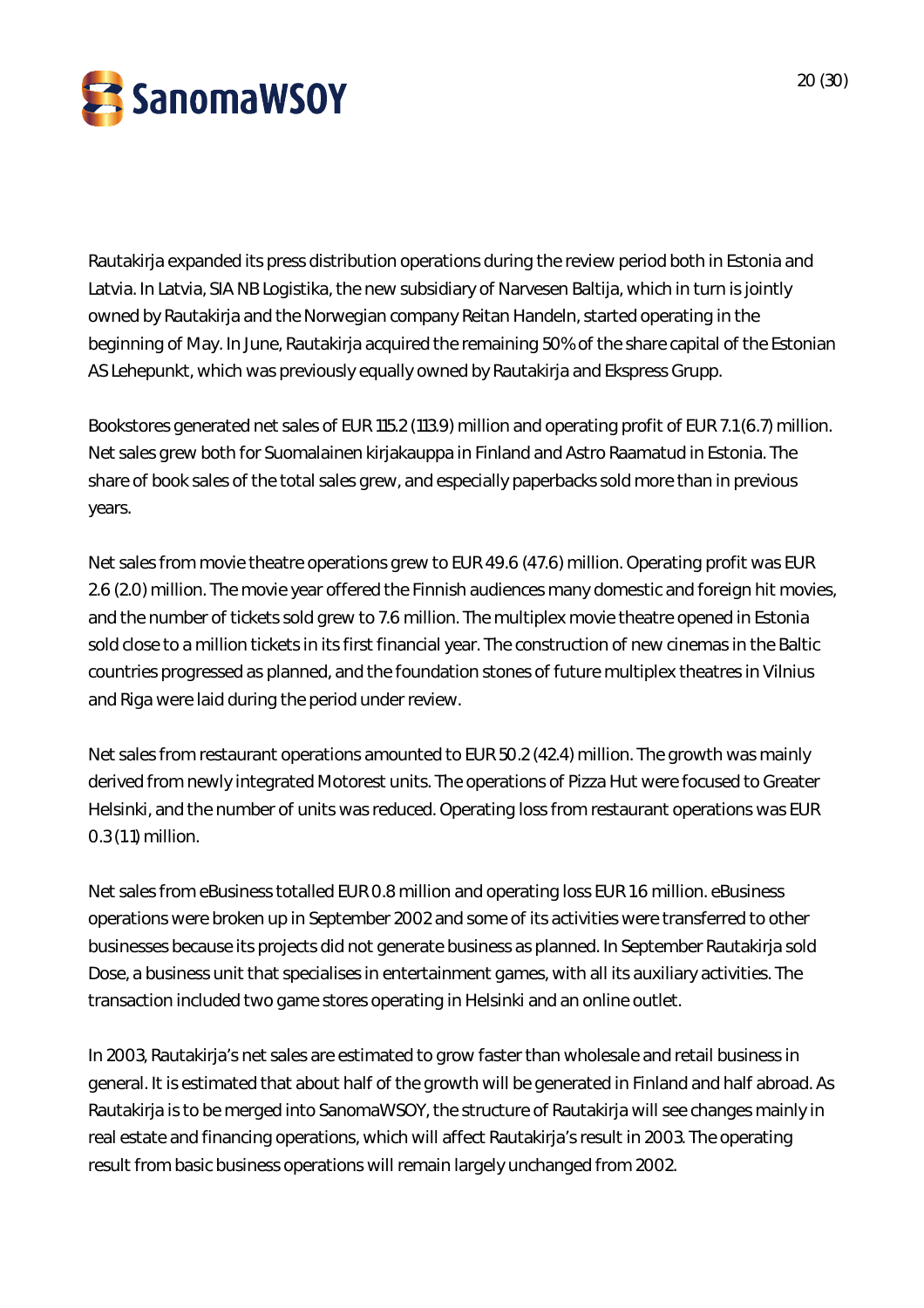

Helsinki, 20 February 2003

Board of Directors SanomaWSOY Corporation

#### **GROUP INCOME STATEMENT**

| <b>EUR million</b>                 | $1.1 - 31.12.$<br>2002 | $1.1 - 31.12.$<br>2001 | Change,% |
|------------------------------------|------------------------|------------------------|----------|
|                                    |                        |                        |          |
| <b>NET SALES</b>                   | 2,357.8                | 1,734.3                | 36.0     |
| Increase $(+)$ / decrease $(-)$    |                        |                        |          |
| in inventories of finished goods   |                        |                        |          |
| and work in progress               | 1.0                    | 0.7                    | 39.2     |
| Production for own use             |                        | 0.0                    |          |
| Other operating income             | 69.8                   | 44.5                   | 56.8     |
| Share of result                    |                        |                        |          |
| of associated companies            | 13.1                   | 5.5                    | 139.6    |
| Materials and services             | 1,026.0                | 758.1                  | 35.3     |
| Personnel expenses                 | 585.0                  | 433.5                  | 35.0     |
| Depreciation and decrease in value | 212.0                  | 138.5                  | 53.0     |
| Other operating expenses           | 484.3                  | 358.4                  | 35.1     |
| <b>OPERATING PROFIT</b>            | 134.4                  | 96.5                   | 39.3     |
| Financial income and expenses      | $-27.7$                | $-4.0$                 | 601.4    |
| <b>PROFIT BEFORE</b>               |                        |                        |          |
| <b>EXTRAORDINARY ITEMS</b>         | 106.7                  | 92.5                   | 15.3     |
|                                    | 6.1                    |                        |          |
| <b>Extraordinary items</b>         |                        |                        |          |
| PROFIT AFTER EXTRAORDINARY ITEMS   | 112.7                  | 92.5                   | 21.8     |
| Direct taxes                       | $-64.2$                | $-31.0$                | 107.1    |
| Minority interests                 | $-11.4$                | $-13.7$                | $-17.0$  |
| <b>PROFIT FOR THE YEAR</b>         | 37.2                   | 47.8                   | $-22.3$  |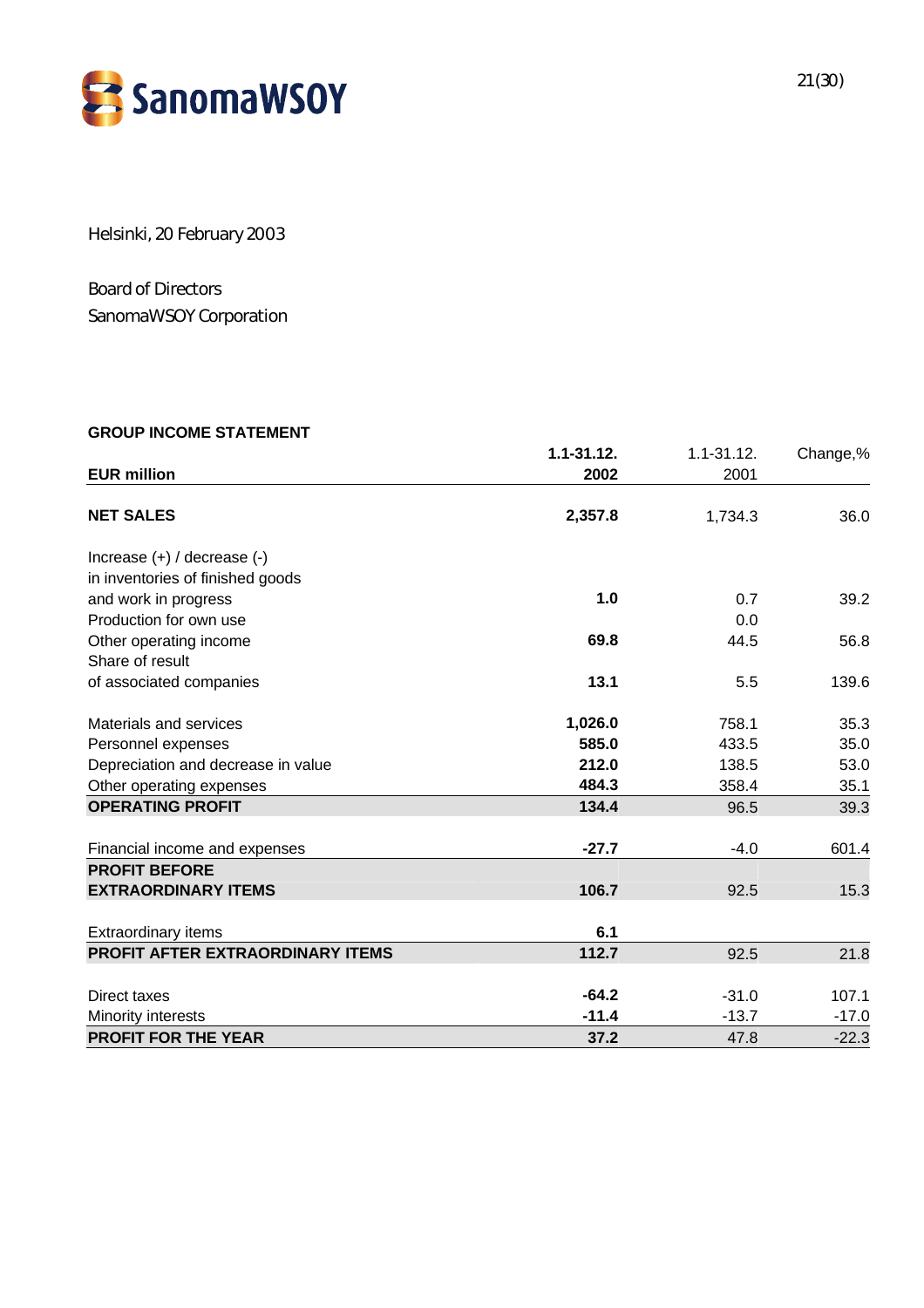

| <b>GROUP BALANCE SHEET</b>                  |            |            |          |
|---------------------------------------------|------------|------------|----------|
| <b>EUR million</b>                          | 31.12.2002 | 31.12.2001 | Change,% |
| <b>ASSETS</b>                               |            |            |          |
|                                             |            |            |          |
| <b>NON-CURRENT ASSETS</b>                   |            |            |          |
| Intangible assets                           | 187.7      | 182.7      | 2.7      |
| Consolidated goodwill                       | 1,135.4    | 1,299.5    | $-12.6$  |
| Tangible assets                             | 459.4      | 471.5      | $-2.6$   |
| Investments                                 | 254.6      | 266.3      | $-4.4$   |
| <b>NON-CURRENT ASSETS, TOTAL</b>            | 2,037.0    | 2,220.0    | $-8.2$   |
| <b>CURRENT ASSETS</b>                       |            |            |          |
| Inventories                                 | 94.8       | 90.8       | 4.5      |
| Long-term receivables                       | 72.0       | 66.2       | 8.8      |
| Short-term receivables                      | 266.2      | 311.0      | $-14.4$  |
| <b>Securities</b>                           | 63.1       | 279.7      | $-77.4$  |
| Cash and bank                               | 59.3       | 85.4       | $-30.5$  |
| <b>CURRENT ASSETS, TOTAL</b>                | 555.5      | 833.0      | $-33.3$  |
| <b>ASSETS, TOTAL</b>                        | 2,592.5    | 3,053.1    | $-15.1$  |
| <b>SHAREHOLDERS' EQUITY AND LIABILITIES</b> |            |            |          |
| <b>SHAREHOLDERS' EQUITY</b>                 |            |            |          |
| Share capital                               | 62.6       | 62.6       | 0.0      |
| Premium fund                                | 16.1       | 16.1       | 0.0      |
| Other funds                                 | 364.4      | 364.4      | 0.0      |
| Retained earnings                           | 308.7      | 321.5      | $-4.0$   |
| Profit for the year                         | 37.2       | 47.8       | $-22.3$  |
| Capital notes                               | 207.4      | 207.3      | 0.1      |
| <b>SHAREHOLDERS' EQUITY, TOTAL</b>          | 996.3      | 1,019.7    | $-2.3$   |
| <b>MINORITY INTEREST</b>                    | 130.6      | 122.3      | 6.8      |
| <b>STATUTORY PROVISIONS</b>                 | 15.9       | 8.1        | 95.7     |
|                                             |            |            |          |
| <b>LIABILITIES</b>                          |            |            |          |
| Deferred tax liability                      | 37.1       | 36.6       | 1.5      |
| Long-term liabilities                       | 695.1      | 922.7      | $-24.7$  |
| <b>Current liabilities</b>                  | 717.5      | 943.7      | $-24.0$  |
| <b>SHAREHOLDERS' EQUITY AND</b>             |            |            |          |
| <b>LIABILITIES, TOTAL</b>                   | 2,592.5    | 3,053.1    | $-15.1$  |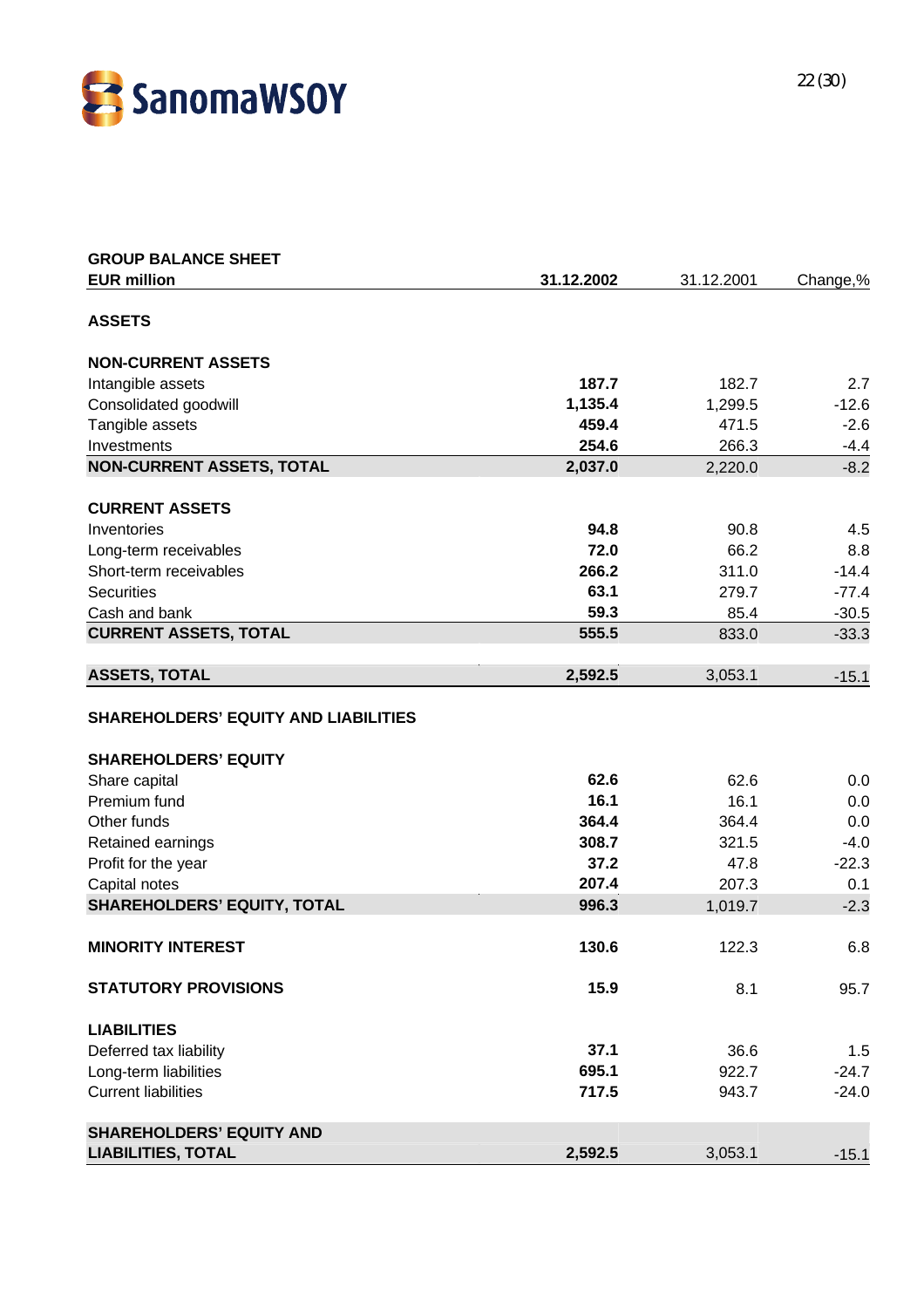

| <b>CONTINGENCIES AND PLEDGED ASSETS</b>                      |              |            |          |
|--------------------------------------------------------------|--------------|------------|----------|
| <b>EUR million</b>                                           | 31.12.2002   | 31.12.2001 | Change,% |
| DEBTS WITH COLLATERAL CONSISTING OF REAL ESTATE AND SHARES   |              |            |          |
| Pension loans                                                | 17.8         | 21.7       | $-18.0$  |
| Loans from financial institutions                            | 5.5          | 6.7        | $-18.3$  |
| Other loans                                                  | 1.6          | 13.3       | $-88.3$  |
| Mortgages, real estate, total                                | 15.4         | 21.9       | $-29.7$  |
| Mortgages, movable property, total                           | 2.7          | 2.9        | $-8.0$   |
| Pledged securities, total                                    | 27.6         | 54.3       | $-49.2$  |
| OTHER CONTINGENCIES FOR OWN COMMITMENTS                      |              |            |          |
| Mortgaged bearer bonds                                       | 0.9          | 0.9        | 0.0      |
| Corporate mortgages                                          | 4.9          | 4.7        | 5.0      |
| Book value of pledged securities                             | 3.5          | 10.7       | $-67.0$  |
| Deposits                                                     | 1.1          | 1.1        | 1.5      |
| <b>TOTAL</b>                                                 | 10.5         | 17.5       | $-39.8$  |
| <b>CONTINGENCIES GIVEN ON BEHALF OF ASSOCIATED COMPANIES</b> |              |            |          |
| Guarantees                                                   | 8.9          | 8.9        | 0.0      |
| <b>TOTAL</b>                                                 | 8.9          | 8.9        | 0.0      |
|                                                              |              |            |          |
| <b>CONTINGENCIES GIVEN ON BEHALF OF OTHER COMPANIES</b>      |              |            |          |
| Guarantees<br><b>TOTAL</b>                                   | 20.7<br>20.7 | 24.5       | $-15.7$  |
|                                                              |              | 24.5       | $-15.7$  |
| <b>OTHER CONTINGENCIES</b>                                   |              |            |          |
| <b>LEASING LIABILITIES</b>                                   |              |            |          |
| Leasing liabilities for 2003                                 | 4.4          | 4.4        | 0.2      |
| Leasing liabilities beyond 2003                              | 5.8          | 8.5        | $-31.4$  |
| <b>TOTAL</b>                                                 | 10.2         | 12.9       | $-20.7$  |
| <b>INTEREST ON CAPITAL NOTES</b>                             | 3.2          | 2.4        | 34.0     |
| <b>REPURCHASE LIABILITIES</b>                                | $1.3$        | 1.3        | 0.3      |
| <b>OTHER LIABILITIES</b>                                     | 131.6        | 107.4      | 22.5     |
| OTHER CONTINGENCIES, TOTAL                                   | 146.3        | 124.0      | 18.0     |
| <b>ALL LIABILITIES, TOTAL</b>                                | 232.1        | 254.0      | $-8.6$   |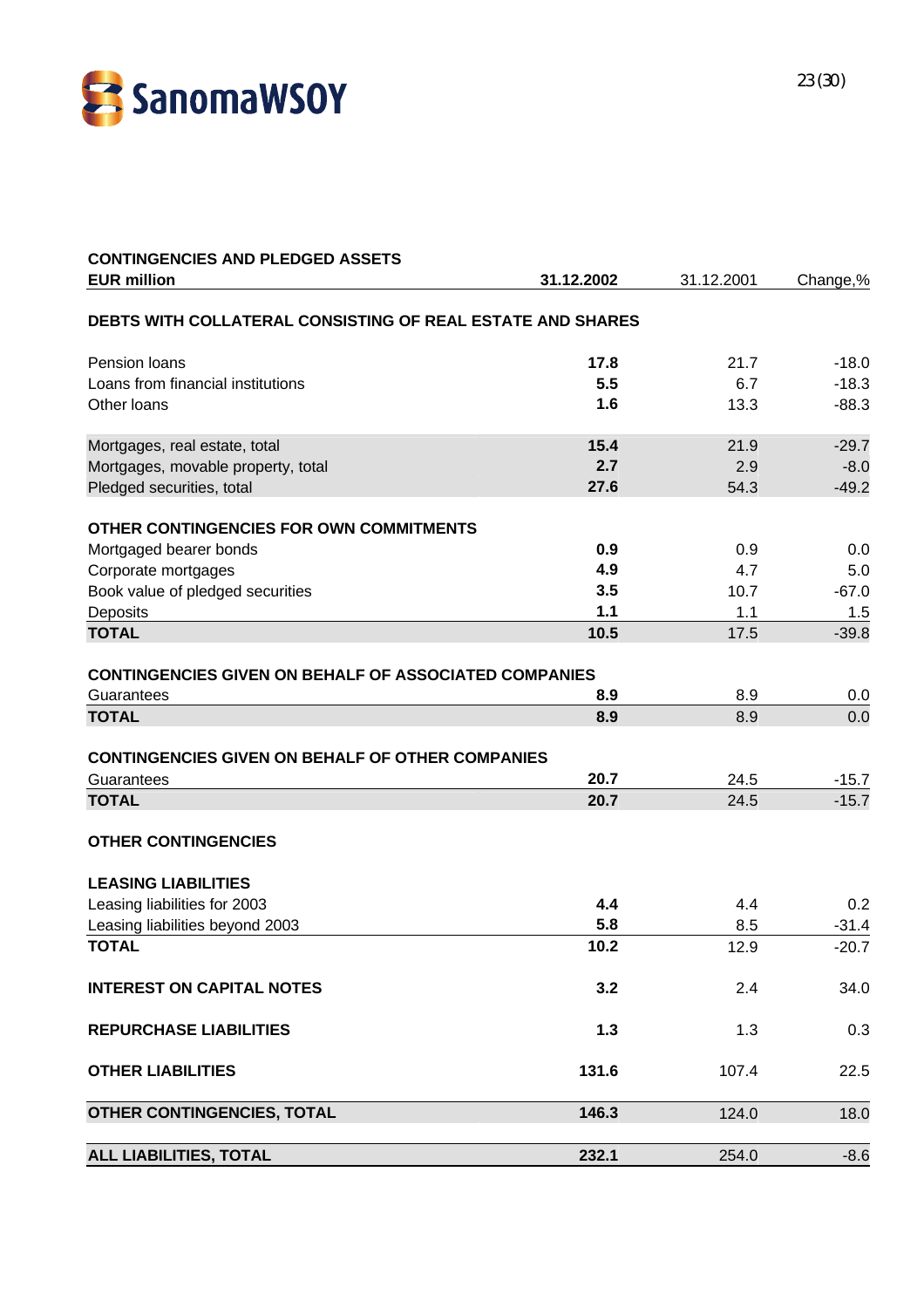

| NOMINAL VALUE OF OPEN DERIVATIVE CONTRACTS                             |            |            |          |
|------------------------------------------------------------------------|------------|------------|----------|
| <b>EUR million</b>                                                     | 31.12.2002 | 31.12.2001 | Change,% |
| <b>INTEREST RATE DERIVATIVES</b>                                       |            |            |          |
| Forward contracts                                                      |            | 200.0      |          |
|                                                                        |            |            |          |
| Options<br>Purchased                                                   | 480.0      | 480.0      | 0.0      |
| Written                                                                | 200.0      | 480.0      | $-58.3$  |
|                                                                        | 380.0      | 400.0      | $-5.0$   |
| Interest rate swaps<br><b>TOTAL</b>                                    | 1,060.0    | 1,560.0    | $-32.1$  |
|                                                                        |            |            |          |
| <b>CURRENCY DERIVATIVES</b>                                            |            |            |          |
| Forward contracts                                                      | 45.1       | 36.2       | 24.7     |
| <b>TOTAL</b>                                                           | 45.1       | 36.2       | 24.7     |
|                                                                        |            |            |          |
| <b>SHARE DERIVATIVES</b><br>Forward contracts                          |            | 32.9       |          |
| <b>TOTAL</b>                                                           |            | 32.9       |          |
|                                                                        |            |            |          |
| <b>TOTAL</b>                                                           | 1,105.1    | 1,629.1    | $-32.2$  |
| <b>MARKET VALUE OF OPEN DERIVATIVE CONTRACTS</b><br><b>EUR million</b> | 31.12.2002 | 31.12.2001 | Change,% |
|                                                                        |            |            |          |
| <b>INTEREST RATE DERIVATIVES</b>                                       |            |            |          |
| Forward contracts                                                      |            | $-0.1$     |          |
| Options                                                                |            |            |          |
| Purchased                                                              | 0.0        | 1.5        | $-98.3$  |
| Written                                                                | $-2.9$     | $-1.1$     | 171.9    |
| Interest rate swaps                                                    | $-4.8$     | 1.1        | $-544.2$ |
| <b>TOTAL</b>                                                           | $-7.7$     | 1.4        | $-648.4$ |
| <b>CURRENCY DERIVATIVES</b>                                            |            |            |          |
| Forward contracts                                                      | $-0.8$     | $-0.2$     | 212.0    |
| <b>TOTAL</b>                                                           | $-0.8$     | $-0.2$     | 212.0    |
|                                                                        |            |            |          |
| <b>SHARE DERIVATIVES</b>                                               |            |            |          |
| Forward contracts                                                      |            | 0.2        |          |
| <b>TOTAL</b>                                                           |            | 0.2        |          |
| <b>TOTAL</b>                                                           | $-8.5$     | 1.4        | $-718.2$ |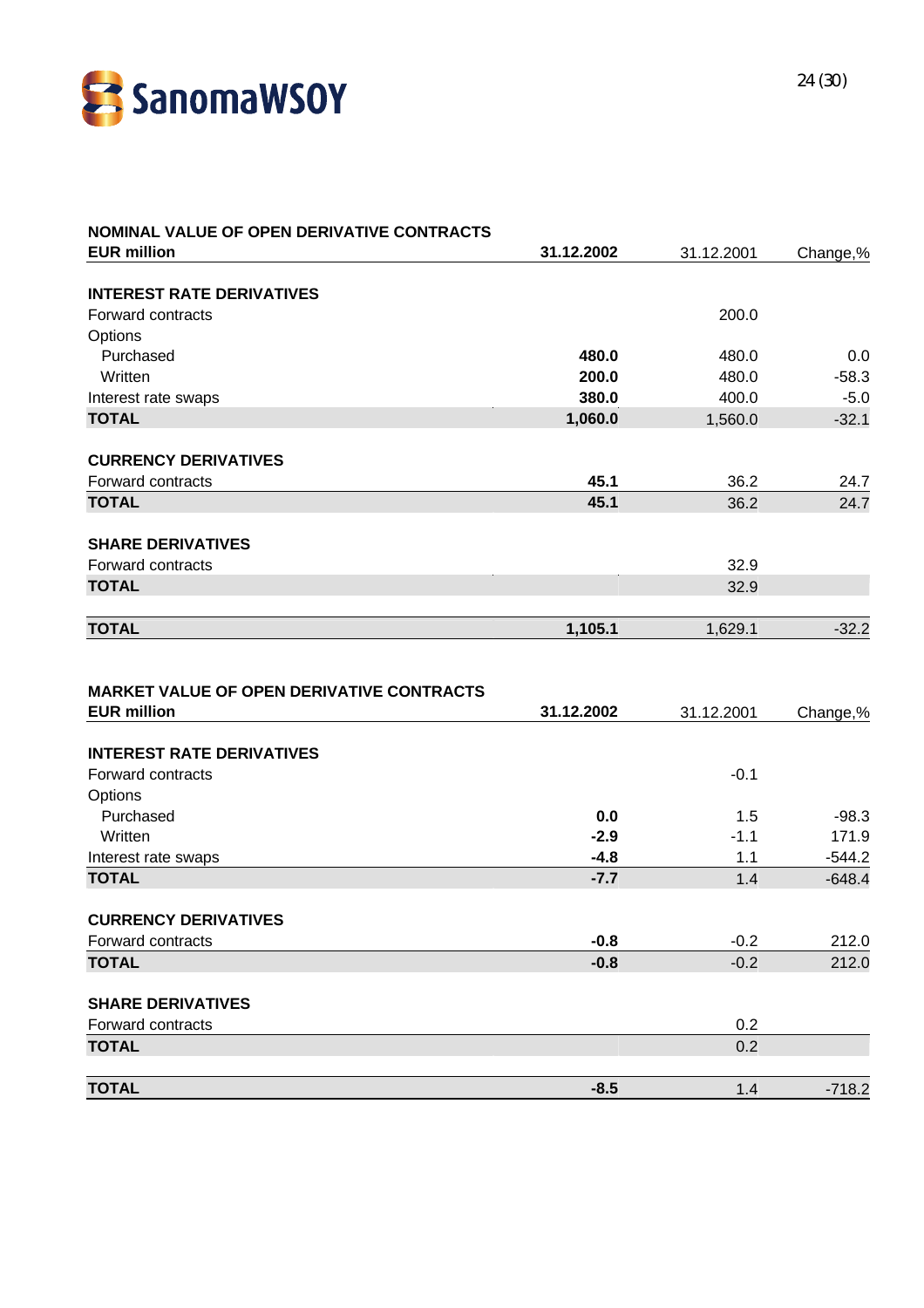

| <b>INCOME STATEMENT BY QUARTER</b>     |         |         |         |           |         |        |         |           |
|----------------------------------------|---------|---------|---------|-----------|---------|--------|---------|-----------|
|                                        | $1 - 3$ | $4 - 6$ | $7 - 9$ | $10 - 12$ | $1 - 3$ | $4-6$  | $7 - 9$ | $10 - 12$ |
| <b>EUR million</b>                     | 2002    | 2002    | 2002    | 2002      | 2001    | 2001   | 2001    | 2001      |
|                                        |         |         |         |           |         |        |         |           |
| <b>NET SALES</b>                       | 559.0   | 584.5   | 553.4   | 661.0     | 361.4   | 362.2  | 353.8   | 656.9     |
|                                        |         |         |         |           |         |        |         |           |
| Increase $(+)$ / decrease $(-)$        |         |         |         |           |         |        |         |           |
| in inventories of                      |         |         |         |           |         |        |         |           |
| finished goods and                     |         |         |         |           |         |        |         |           |
| work in progress                       | 4.7     | $-0.7$  | 0.0     | $-3.1$    | 5.4     | 0.8    | 0.3     | $-5.8$    |
| Production for                         |         |         |         |           |         |        |         |           |
| own use                                | 0.0     | 0.0     | 0.0     | 0.0       | 0.0     | 0.0    | 0.0     | 0.0       |
| Other operating                        |         |         |         |           |         |        |         |           |
| income                                 | 25.2    | 16.5    | 8.4     | 19.6      | 15.8    | 9.4    | 7.2     | 12.0      |
| Share of result                        |         |         |         |           |         |        |         |           |
| of associated                          |         |         |         |           |         |        |         |           |
| companies                              | 1.0     | 5.1     | 3.1     | 3.9       | $-0.6$  | 4.8    | $-0.2$  | 1.5       |
| Materials and                          |         |         |         |           |         |        |         |           |
| services                               | 250.6   | 251.8   | 246.2   | 277.5     | 161.5   | 156.2  | 158.1   | 282.3     |
|                                        | 143.4   | 143.0   | 135.0   | 163.6     | 99.8    | 96.6   | 93.0    | 144.0     |
| Personnel expenses<br>Depreciation and |         |         |         |           |         |        |         |           |
| decrease in value                      | 56.6    |         | 49.8    | 54.4      | 29.0    | 27.4   | 27.6    |           |
|                                        |         | 51.2    |         |           |         |        |         | 54.5      |
| Other operating                        |         |         |         |           |         |        |         |           |
| expenses                               | 125.4   | 116.7   | 114.9   | 127.2     | 79.0    | 79.5   | 67.0    | 133.0     |
| <b>OPERATING PROFIT</b>                | 14.0    | 42.7    | 19.1    | 58.6      | 12.7    | 17.5   | 15.4    | 50.9      |
| Financial income                       |         |         |         |           |         |        |         |           |
| and expenses                           | 9.8     | $-12.7$ | $-24.2$ | $-0.6$    | 5.4     | 10.1   | $-16.1$ | $-3.3$    |
| <b>PROFIT BEFORE</b>                   |         |         |         |           |         |        |         |           |
| <b>EXTRAORDINARY ITEMS</b>             | 23.9    | 30.0    | $-5.1$  | 57.9      | 18.1    | 27.6   | $-0.8$  | 47.6      |
| <b>Extraordinary items</b>             | 0.0     | 0.0     | 0.0     | 6.1       | 0.0     | 0.0    | 0.0     | 0.0       |
| <b>PROFIT AFTER</b>                    |         |         |         |           |         |        |         |           |
|                                        |         |         |         |           |         |        |         |           |
| <b>EXTRAORDINARY ITEMS</b>             | 23.9    | 30.0    | $-5.1$  | 64.0      | 18.1    | 27.6   | $-0.8$  | 47.6      |
| Direct taxes                           | $-12.8$ | $-17.8$ | $-11.5$ | $-22.1$   | $-6.6$  | $-6.3$ | $-2.2$  | $-16.0$   |
| Minority interests                     | $-1.1$  | $-2.0$  | $-3.0$  | $-5.3$    | $-4.4$  | $-1.5$ | $-2.2$  | $-5.6$    |
| PROFIT FOR THE YEAR                    | 9.9     | 10.3    | $-19.6$ | 36.6      | 7.1     | 19.8   | $-5.1$  | 26.0      |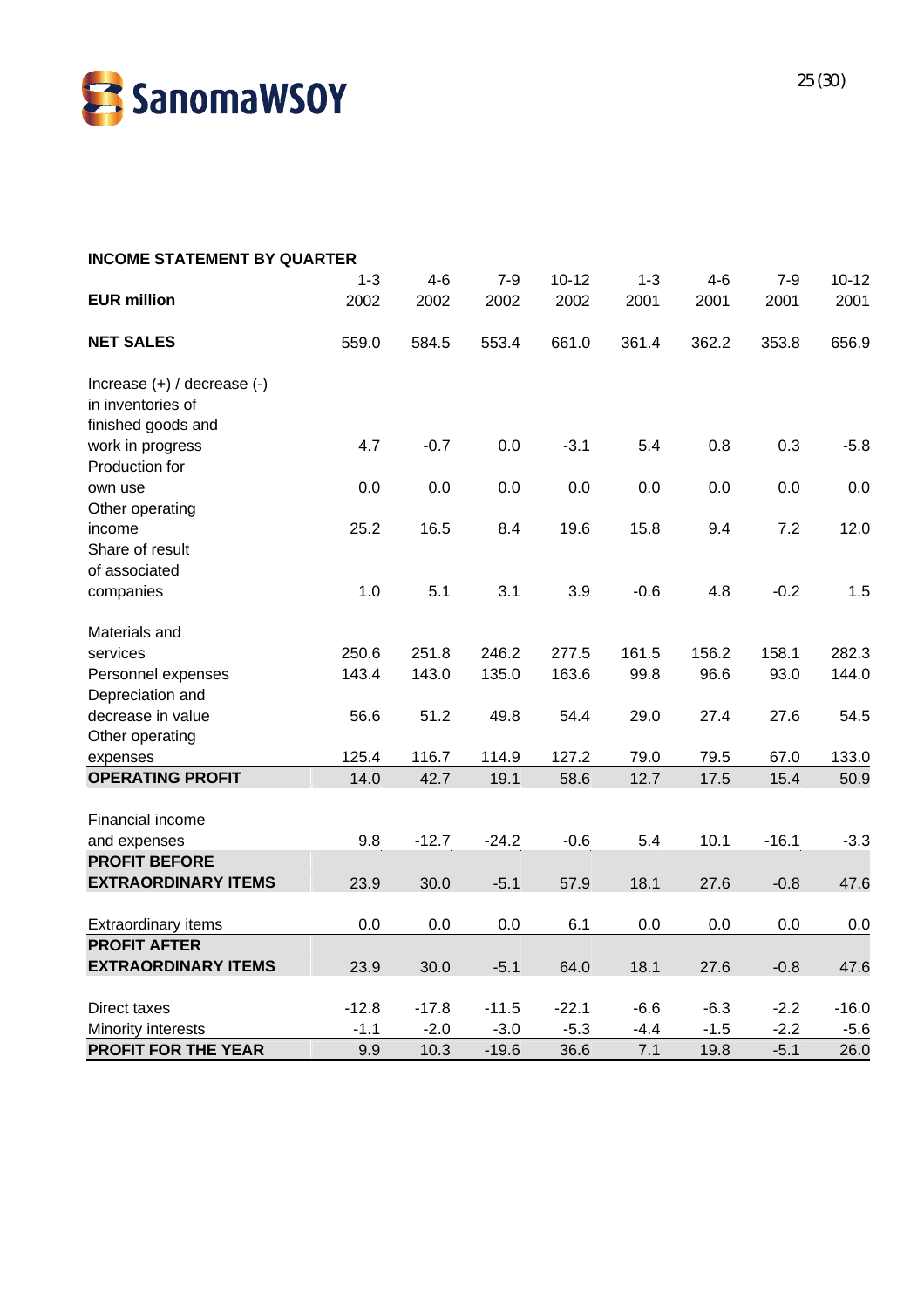

| NET SALES BY BUSINESS AREA; WHOLE YEAR |         |         |         |           |           |          |         |           |
|----------------------------------------|---------|---------|---------|-----------|-----------|----------|---------|-----------|
| <b>EUR million</b>                     |         |         |         |           | 1-12/2002 |          |         | 1-12/2001 |
| <b>SANOMA</b>                          |         |         |         |           |           |          |         |           |
| Newspaper publishing and printing      |         |         |         |           |           | 438.1    |         | 459.3     |
| <b>TOTAL</b>                           |         |         |         |           |           | 438.1    |         | 459.3     |
|                                        |         |         |         |           |           |          |         |           |
| <b>SANOMA MAGAZINES</b>                |         |         |         |           |           |          |         |           |
| Magazine publishing                    |         |         |         |           |           | 904.0    |         | 377.6     |
| Press distribution                     |         |         |         |           |           | 215.0    |         | 52.8      |
| Intracompany transactions              |         |         |         |           |           | $-110.9$ |         | $-31.7$   |
| <b>TOTAL</b>                           |         |         |         |           | 1,008.1   |          |         | 398.6     |
|                                        |         |         |         |           |           |          |         |           |
| <b>SWELCOM</b>                         |         |         |         |           |           |          |         |           |
| Electronic media                       |         |         |         |           |           | 86.1     |         | 84.9      |
| <b>TOTAL</b>                           |         |         |         |           |           | 86.1     |         | 84.9      |
|                                        |         |         |         |           |           |          |         |           |
| <b>WSOY</b>                            |         |         |         |           |           |          |         |           |
| Publishing                             |         |         |         |           |           | 143.5    |         | 134.1     |
| Printing                               |         |         |         |           |           | 62.7     |         | 62.2      |
| Calendar operations                    |         |         |         |           |           | 34.5     |         | 35.8      |
| <b>Others</b>                          |         |         |         |           |           | 3.7      |         | 3.9       |
| Intracompany transactions              |         |         |         |           |           | $-28.6$  |         | $-25.0$   |
| <b>TOTAL</b>                           |         |         |         |           |           | 215.9    |         | 211.0     |
|                                        |         |         |         |           |           |          |         |           |
| <b>RAUTAKIRJA</b>                      |         |         |         |           |           |          |         |           |
| Kiosk operations                       |         |         |         |           |           | 373.6    |         | 359.8     |
| Press distribution                     |         |         |         |           |           | 177.3    |         | 165.1     |
| <b>Bookstores</b>                      |         |         |         |           |           | 115.2    |         | 113.9     |
| Movie theatre operations               |         |         |         |           |           | 49.6     |         | 47.6      |
| Restaurant operations                  |         |         |         |           |           | 50.2     |         | 42.4      |
| E-business                             |         |         |         |           |           | 0.8      |         | 0.4       |
| <b>Others</b>                          |         |         |         |           |           | 0.0      |         | 0.0       |
| Intracompany transactions              |         |         |         |           |           | $-40.2$  |         | $-32.7$   |
| <b>TOTAL</b>                           |         |         |         |           |           | 726.5    |         | 696.5     |
|                                        |         |         |         |           |           |          |         |           |
| Intragroup transactions                |         |         |         |           |           | $-117.0$ |         | $-115.9$  |
| <b>TOTAL</b>                           |         |         |         |           | 2,357.8   |          |         | 1,734.3   |
|                                        |         |         |         |           |           |          |         |           |
| NET SALES BY BUSINESS AREA BY QUARTER  |         |         |         |           |           |          |         |           |
|                                        | $1 - 3$ | $4 - 6$ | $7 - 9$ | $10 - 12$ | $1 - 3$   | $4 - 6$  | $7 - 9$ | $10 - 12$ |
| <b>EUR million</b>                     | 2002    | 2002    | 2002    | 2002      | 2001      | 2001     | 2001    | 2001      |
| <b>SANOMA</b>                          |         |         |         |           |           |          |         |           |
| Newspaper                              |         |         |         |           |           |          |         |           |
| publishing and                         |         |         |         |           |           |          |         |           |
| printing                               | 110.3   | 113.2   | 102.8   | 111.9     | 119.9     | 118.3    | 108.5   | 112.6     |
| <b>TOTAL</b>                           | 110.3   |         |         |           |           |          |         |           |
|                                        |         | 113.2   | 102.8   | 111.9     | 119.9     | 118.3    | 108.5   | 112.6     |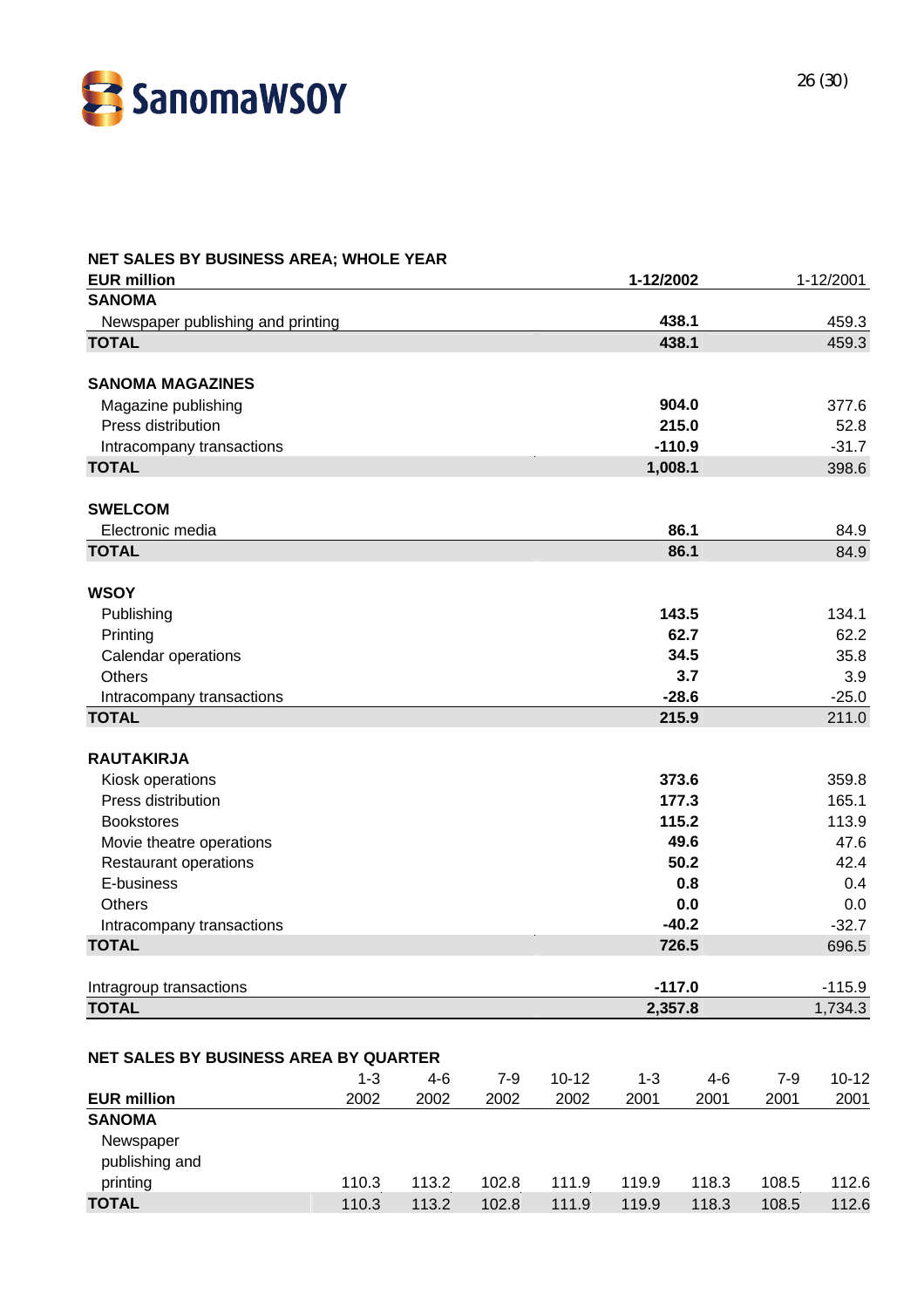

| <b>SANOMA MAGAZINES</b> |         |         |         |         |         |         |         |         |
|-------------------------|---------|---------|---------|---------|---------|---------|---------|---------|
| Magazine                |         |         |         |         |         |         |         |         |
| publishing              | 212.0   | 229.3   | 204.6   | 258.1   | 39.2    | 41.7    | 37.7    | 258.9   |
| Press                   |         |         |         |         |         |         |         |         |
| distribution            | 50.1    | 53.9    | 55.3    | 55.7    | 0.0     | 0.0     | 0.0     | 52.8    |
| Intracompany            |         |         |         |         |         |         |         |         |
| transactions            | $-25.9$ | $-27.2$ | $-28.6$ | $-29.2$ | 0.0     | 0.0     | 0.0     | $-31.7$ |
| <b>TOTAL</b>            | 236.2   | 256.0   | 231.3   | 284.6   | 39.2    | 41.7    | 37.7    | 279.9   |
| <b>SWELCOM</b>          |         |         |         |         |         |         |         |         |
| Electronic media        | 21.5    | 21.1    | 19.2    | 24.4    | 20.8    | 21.6    | 18.0    | 24.5    |
| <b>TOTAL</b>            | 21.5    | 21.1    | 19.2    | 24.4    | 20.8    | 21.6    | 18.0    | 24.5    |
|                         |         |         |         |         |         |         |         |         |
| <b>WSOY</b>             |         |         |         |         |         |         |         |         |
| Publishing              | 30.3    | 42.5    | 30.7    | 40.0    | 30.4    | 38.9    | 29.7    | 35.0    |
| Printing                | 15.9    | 15.6    | 15.3    | 15.9    | 15.6    | 14.9    | 15.6    | 16.1    |
| Calendar                |         |         |         |         |         |         |         |         |
| operations              | 1.7     | 3.3     | 12.2    | 17.4    | 1.9     | 2.9     | 12.5    | 18.4    |
| <b>Others</b>           | 0.9     | 0.9     | 1.0     | 1.0     | 1.0     | 1.0     | 0.9     | 1.1     |
| Intracompany            |         |         |         |         |         |         |         |         |
| transactions            | $-6.6$  | $-6.4$  | $-6.9$  | $-8.7$  | $-6.8$  | $-5.7$  | $-6.8$  | $-5.6$  |
| <b>TOTAL</b>            | 42.2    | 55.8    | 52.2    | 65.6    | 42.1    | 52.0    | 51.9    | 65.0    |
| <b>RAUTAKIRJA</b>       |         |         |         |         |         |         |         |         |
| Kiosk operations        | 88.1    | 92.5    | 93.2    | 99.8    | 80.7    | 87.8    | 88.2    | 103.1   |
| Press                   |         |         |         |         |         |         |         |         |
| distribution            | 38.7    | 42.9    | 46.2    | 49.4    | 39.3    | 41.6    | 41.5    | 42.7    |
| <b>Bookstores</b>       | 30.8    | 17.3    | 26.0    | 41.1    | 32.1    | 16.6    | 25.1    | 40.2    |
| Movie theatre           |         |         |         |         |         |         |         |         |
| operations              | 14.6    | 9.1     | 11.1    | 14.7    | 11.8    | 8.4     | 11.3    | 16.0    |
| Restaurant              |         |         |         |         |         |         |         |         |
| operations              | 10.7    | 12.5    | 13.3    | 13.7    | 8.3     | 11.0    | 12.3    | 10.8    |
| E-business              | 0.3     | 0.3     | 0.2     | 0.0     | 0.0     | 0.0     | 0.0     | 0.3     |
| Others                  | 0.0     | 0.0     | 0.0     | 0.0     | 0.0     | $0.0\,$ | 0.0     | 0.0     |
| Intracompany            |         |         |         |         |         |         |         |         |
| transactions            | $-7.2$  | $-9.7$  | $-11.1$ | $-12.2$ | $-7.7$  | $-8.6$  | $-7.9$  | $-8.6$  |
| <b>TOTAL</b>            | 176.0   | 164.9   | 179.0   | 206.6   | 164.6   | 156.9   | 170.4   | 204.6   |
| Intragroup              |         |         |         |         |         |         |         |         |
| transactions            | $-27.1$ | $-26.6$ | $-31.1$ | $-32.1$ | $-25.2$ | $-28.3$ | $-32.7$ | $-29.8$ |
| <b>TOTAL</b>            | 559.0   | 584.5   | 553.4   | 661.0   | 361.4   | 362.2   | 353.8   | 656.9   |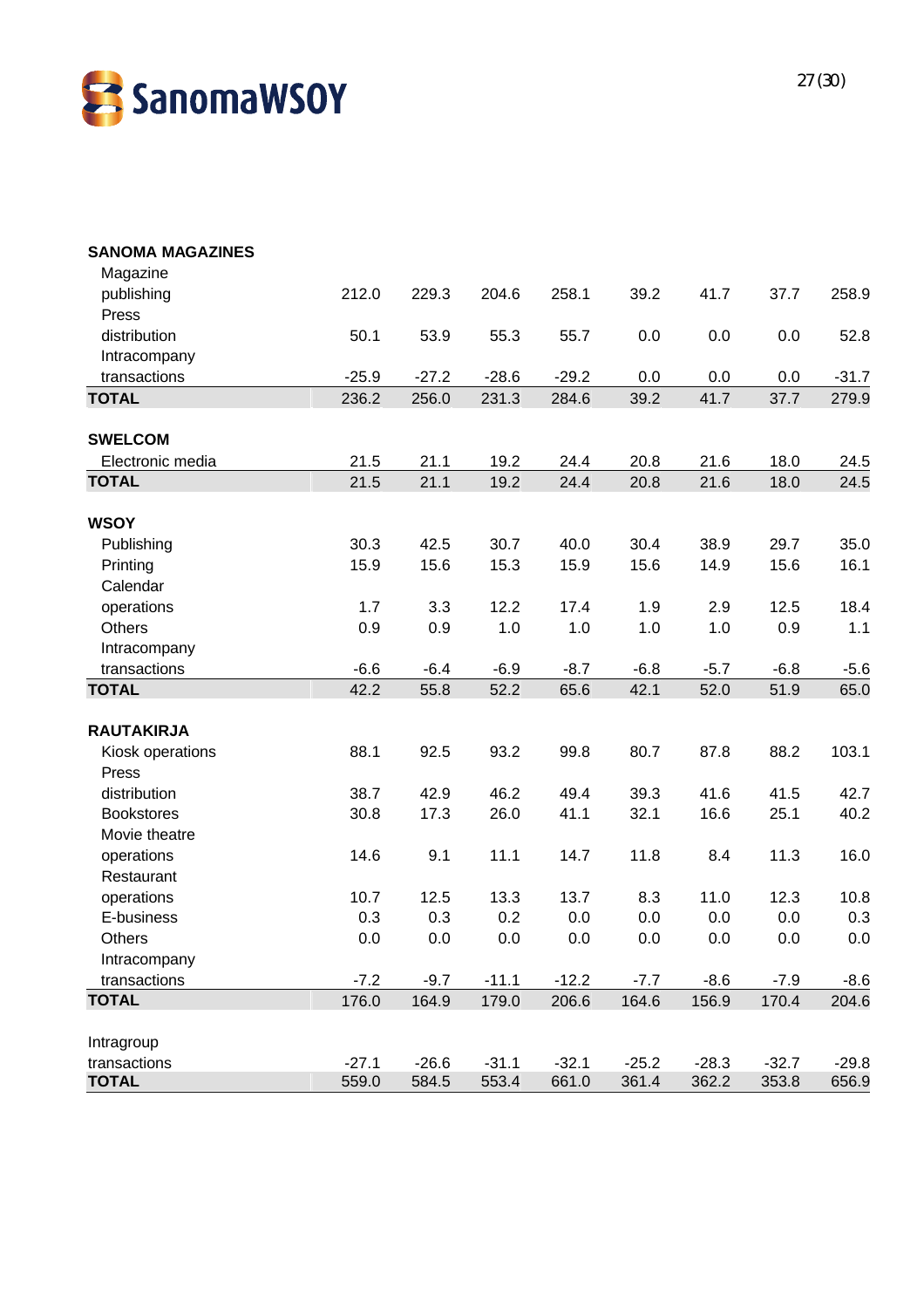

| OPERATING PROFIT BY BUSINESS AREA; WHOLE YEAR |           |           |
|-----------------------------------------------|-----------|-----------|
| <b>EUR million</b>                            | 1-12/2002 | 1-12/2001 |
| <b>SANOMA</b>                                 |           |           |
| Newspaper publishing and printing *)          | 41.9      | 43.3      |
| <b>TOTAL</b>                                  | 41.9      | 43.3      |
| <b>SANOMA MAGAZINES</b>                       |           |           |
| Magazine publishing                           | 62.8      | 41.3      |
| Press distribution                            | $-4.6$    | 0.4       |
| Intracompany eliminations                     | 0.0       | 0.0       |
| <b>TOTAL</b>                                  | 58.2      | 41.7      |
| <b>SWELCOM</b>                                |           |           |
| Electronic media                              | $-18.0$   | $-24.5$   |
| <b>TOTAL</b>                                  | $-18.0$   | $-24.5$   |
| <b>WSOY</b>                                   |           |           |
| Publishing                                    | 11.7      | 6.3       |
| Printing                                      | 6.6       | 7.4       |
| Calendar operations                           | 0.5       | 0.3       |
| Others *)                                     | 6.9       | 6.4       |
| Intracompany eliminations                     | $-5.2$    | $-2.3$    |
| <b>TOTAL</b>                                  | 20.5      | 18.1      |
| <b>RAUTAKIRJA</b>                             |           |           |
| Kiosk operations                              | 15.4      | 14.8      |
| Press distribution                            | 9.5       | 10.3      |
| <b>Bookstores</b>                             | 7.1       | 6.7       |
| Movie theatre operations                      | 2.6       | 2.0       |
| <b>Restaurant operations</b>                  | $-0.3$    | $-1.1$    |
| E-business                                    | $-1.6$    | $-1.7$    |
| Others                                        | 5.3       | 11.5      |
| Intracompany eliminations                     | 0.0       | 0.0       |
| <b>TOTAL</b>                                  | 38.0      | 42.6      |
| Other companies **)                           | $-6.3$    | $-15.8$   |
| Intragroup eliminations                       | 0.1       | $-8.9$    |
| <b>TOTAL</b>                                  | 134.4     | 96.5      |

\*) Includes a share of Rautakirja's results

\*\*) Parent company SanomaWSOY Corporation and real estate and investment companies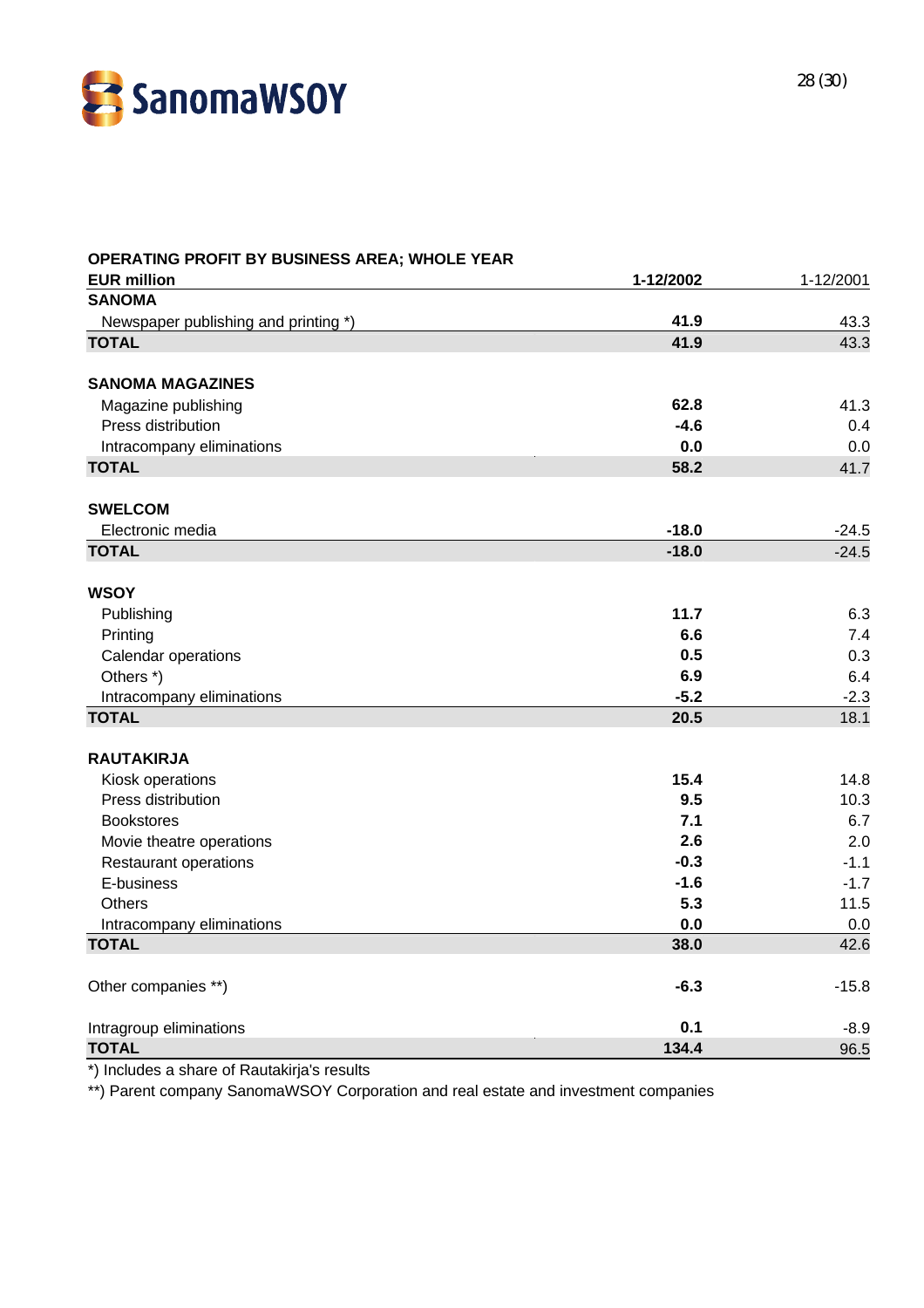

### **OPERATING PROFIT BY BUSINESS AREA BY QUARTER** 1-3 4-6 7-9 10-12 1-3 4-6 7-9 10-12 **EUR million** 2002 2002 2002 2002 2001 2001 2001 2001 **SANOMA Newspaper**  publishing and printing \*) 7.9 13.0 9.8 11.3 14.2 7.3 8.9 12.9 **TOTAL** 7.9 13.0 9.8 11.3 14.2 7.3 8.9 12.9 **SANOMA MAGAZINES** Magazine publishing 9.0 28.4 4.0 21.4 1.0 6.2 3.5 30.5 Press distribution -1.3 -0.6 -2.0 -0.7 0.0 0.0 0.0 0.4 Intracompany eliminations 0.0 -1.0 1.0 0.0 0.0 0.0 0.0 0.0 **TOTAL** 7.7 26.9 2.9 20.6 1.0 6.2 3.5 30.9 **SWELCOM** Electronic media -6.7 -4.8 -2.6 -4.0 -7.0 -5.8 -6.0 -5.6 **TOTAL** -6.7 -4.8 -2.6 -4.0 -7.0 -5.8 -6.0 -5.6 **WSOY** Publishing -0.6 7.8 1.3 3.2 -1.0 7.1 0.8 -0.5 Printing 2.1 1.5 1.8 1.1 2.2 1.6 1.7 2.0 Calendar operations -3.7 -2.9 3.3 3.8 -4.1 -3.5 4.1 3.8 Others \*) 1.4 0.8 2.4 2.4 2.6 -0.1 1.8 2.0 Intracompany eliminations -1.2 -0.4 -1.8 -1.8 -0.7 0.9 -1.0 -1.5 **TOTAL** -2.1 6.8 7.0 8.8 -1.0 6.0 7.3 5.7 **RAUTAKIRJA** Kiosk operations 3.0 3.2 4.9 4.3 3.1 3.2 5.0 3.5 Press distribution 2.1 1.9 2.4 3.1 2.5 2.8 2.8 2.2 Bookstores 0.5 -2.1 0.4 8.3 0.8 -1.9 0.2 7.6 Movie theatre operations 2.0 -0.6 0.3 0.9 0.8 -0.5 0.0 1.8 **Restaurant**  operations -0.6 -0.2 0.7 -0.2 -0.7 -0.2 0.6 -0.8 E-business -0.5 -0.4 -0.6 -0.2 -0.3 -0.4 -0.4 -0.6 Others 1.0 1.9 1.3 1.2 8.5 0.9 0.9 1.3 Intracompany eliminations 0.0 0.0 0.0 0.0 0.0 0.0 0.0 0.0 **TOTAL** 7.5 3.7 9.4 17.4 14.6 3.9 9.1 15.1